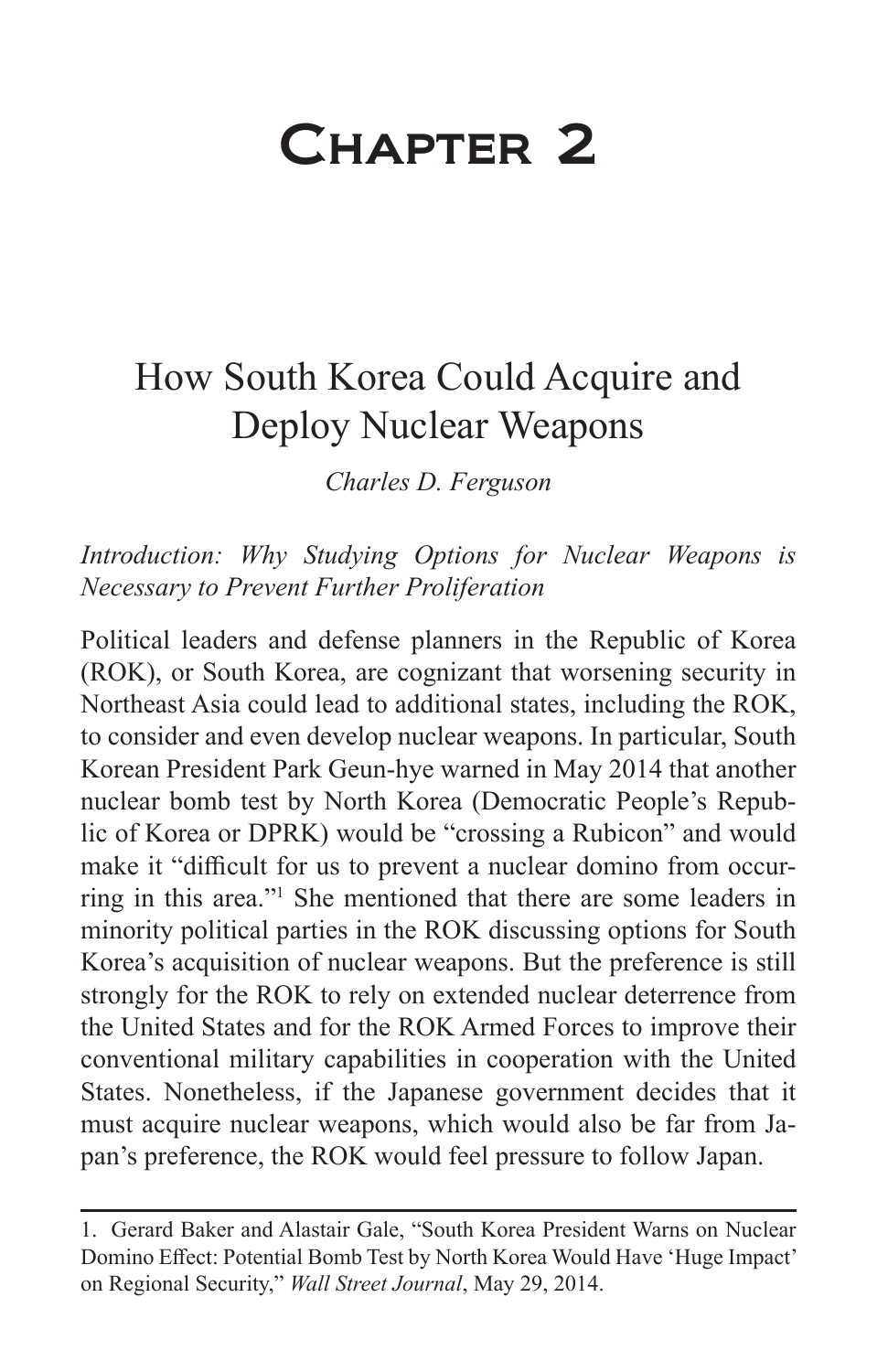Thus, while South Korea would not be first to acquire these weapons, it would not want to feel vulnerable to a nuclear-armed Japan.

Often nonproliferation analysts avert their gaze and do not want to contemplate too deeply how trusted allies such as South Korea or Japan could plausibly develop nuclear arms. However, to prevent an awful event, it is useful to study how the external geopolitical and internal domestic political circumstances could transpire to lead to this event and then to examine the consequences if such an action were to occur. This technique of "negative visualization" has a long and distinguished history, having been practiced by Stoics such as the Roman Emperor Marcus Aurelius, in identifying what the practitioners can do and control in order to reduce the likelihood that tragic "Rubicon-crossing" events would happen. President Park herself proposed in an op-ed for the *Wall Street Journal*, a "Northeast Asian Peace and Cooperation Initiative" for China, the ROK, and Japan to work together to resolve the region's "many quandaries."2 Moreover, the ROK needs to continue to work closely with alliance partners to strengthen non-nuclear defense options, and the United States needs to continue to provide nuclear deterrence commitments to the ROK.

# *Rationales for South Korea to Consider Acquiring Nuclear Weapons*

Faced with growing threats of nuclear weapons and missile capabilities from North Korea, South Korea clearly needs reliable means to deter the North's nuclear weapons and effective responses if deterrence fails. Would South Korea develop nuclear weapons to provide deterrence and response capabilities? Different political factions in South Korea have at times doubted U.S. nuclear deterrence assurances or have wanted their own nuclear capabilities to provide for

<sup>2.</sup> Park Geun-hye, "A Plan for Peace in North Asia: Cooperation among Korea, China, and Japan Needs a Correct Understanding of History," *Wall Street Journal,*  November 12, 2012.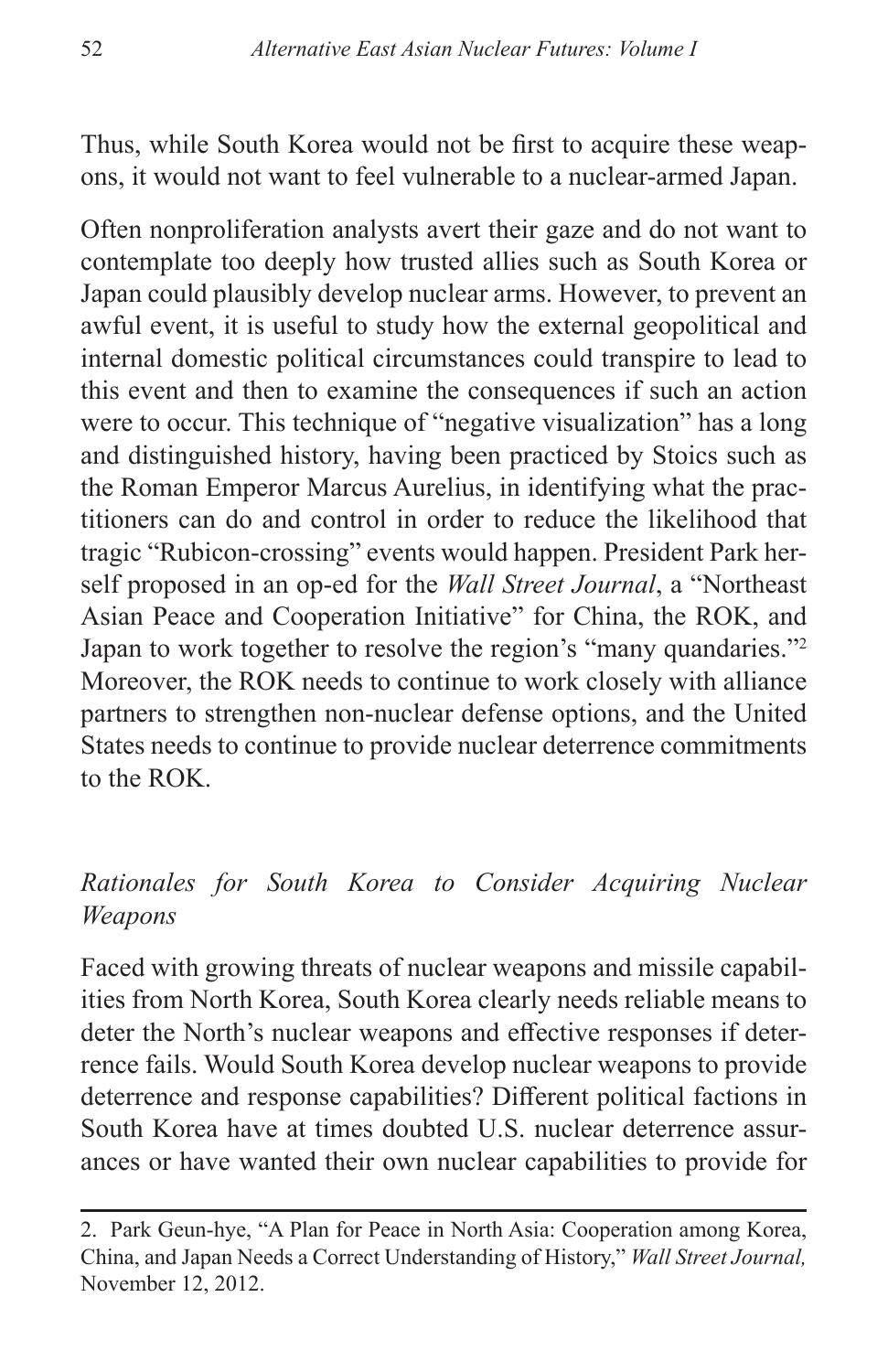credible deterrence. Other factions have in contrast argued for reconciliation with North Korea and pushed for creating a peninsula free of nuclear weapons.3

Reasons against South Korea acquiring its own nuclear weapons can look compelling, but a different viewpoint on these reasons can argue for South Korea crossing that threshold. Let's examine a few prominent reasons for and against.

First, South Korea has become one of the most globalized nations in the world with one of the largest economies, supplying coveted goods (such as electronic products made by Samsung and LG Corporation) to markets around the world, especially to the United States. This argues against South Korea acquiring nuclear weapons because it would jeopardize its economy due to the resulting international sanctions. On the other hand, South Korea would most likely weather the storm of sanctions considering the precedent of India. In May 1998, India conducted nuclear explosive tests and was then sanctioned. But the sanctions did not last much longer than a year. While India was not producing many coveted goods at that time, its huge population offered an enticing market and, as a democracy, was seen by the United States as an important counter to communist China's rising military strength. In the case of South Korea, it has a tiny population compared to India, but most of its people are relatively wealthy and take part in a vibrant democracy, and as mentioned, many South Korean companies create goods that Americans want to consume. Thus, the sanctions would likely be pro forma and be removed after a period of a few to several months.

Second, South Korea has positioned itself as one of the stalwart defenders of the nuclear nonproliferation regime. South Korea, for example, has applied the Additional Protocol to its Comprehensive Safeguards Agreement and thus opened up its civilian nuclear program to intensive inspections by the International Atomic Energy Agency (IAEA). Also, Seoul hosted the 2012 Nuclear Secu-

<sup>3.</sup> Jongryn Mo, "What Does South Korea Want?" *Policy Review,* no. 142, April/ May 2007.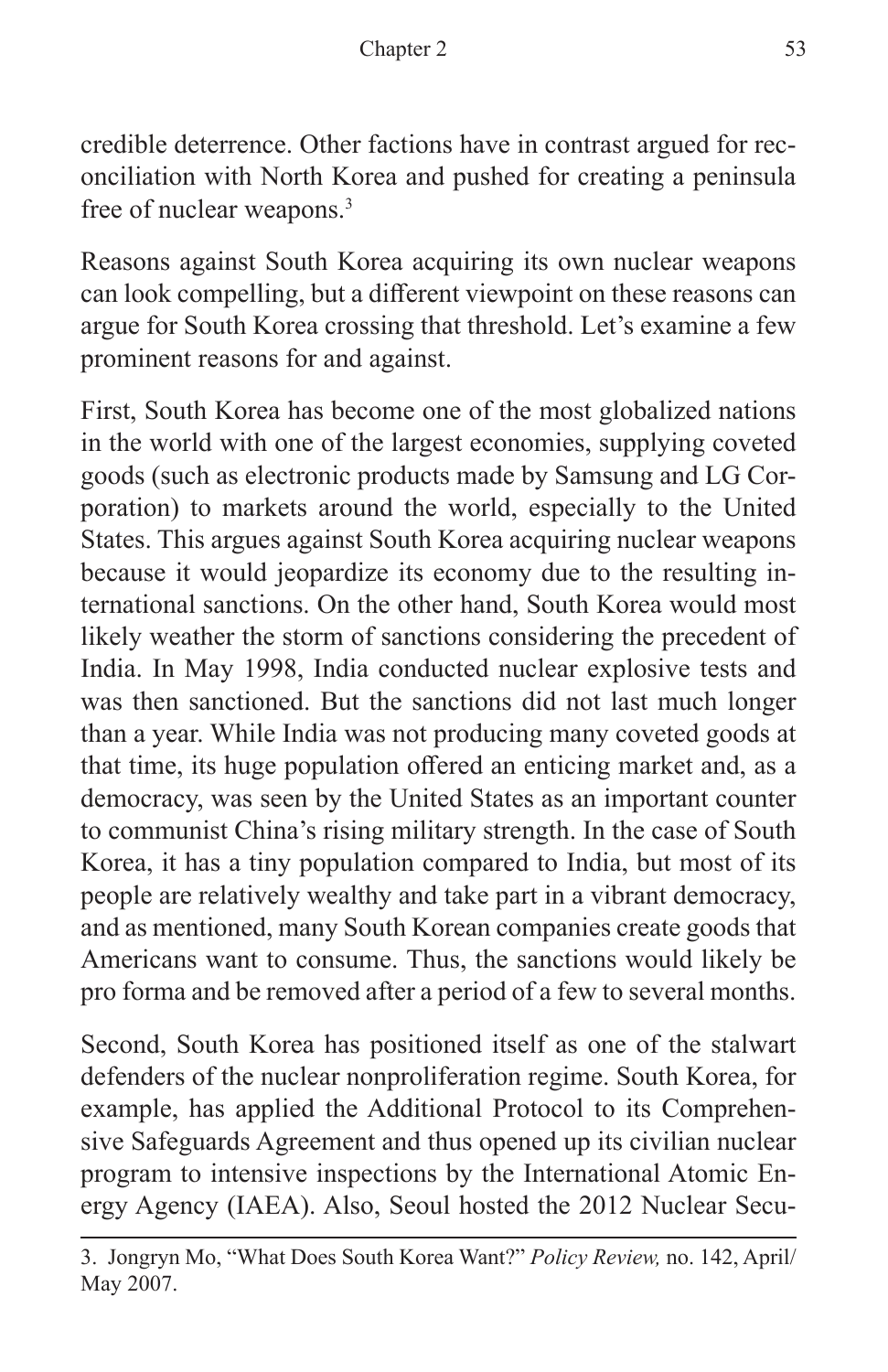rity Summit and demonstrated leadership in securing nuclear and other radioactive materials. Moreover, South Korea would not want to risk sanctions on its ability to export nuclear technologies because it has pledged to garner 20% or more of the future nuclear export market, estimated to be worth more than \$100 billion in the coming decades. The flipside, however, states that the nonproliferation regime is only good as long as it serves South Korea's national interests. If the Republic of Korea's government determines that its national security requires developing nuclear weapons, it can cite Article X of the Non-Proliferation Treaty (NPT) to exercise its right to leave the treaty in 90 days, similar to what North Korea did in 2003. As to sanctions on nuclear exports, South Korea has smartly embedded its nuclear industry with the United States, France, and Japan, to name a few prominent partners. If these countries want to continue to benefit from partnership with South Korea in the United Arab Emirates or other countries where South Korea has negotiated deals, they would not press too much or hardly at all for sanctions that would also hurt themselves.

Another argument against South Korea's obtaining nuclear weapons is that the ROK would rupture its defense agreement with the United States as well as spark a potential nuclear arms race with Japan or perhaps China. This may be the most powerful argument impeding South Korea's acquisition of nuclear weapons, but there are plausible ways in which it could still happen. Despite the U.S. stated strategic pivot to the Asia-Pacific region, the fiscal reality is that the United States is increasingly hard pressed to meet the levels of defense spending required to shore up the security of Japan and South Korea. Also, some current and former leaders in those two countries have perceived the Barack Obama administration as downplaying the utility of nuclear weapons, and President Obama's call for a world free of nuclear weapons has alarmed some defense analysts in Japan and South Korea. If the United States were perceived to not be able to reliably and credibly counter the threats posed by China and North Korea, prudent military planners in Japan and South Korea would want to take steps to have their own nuclear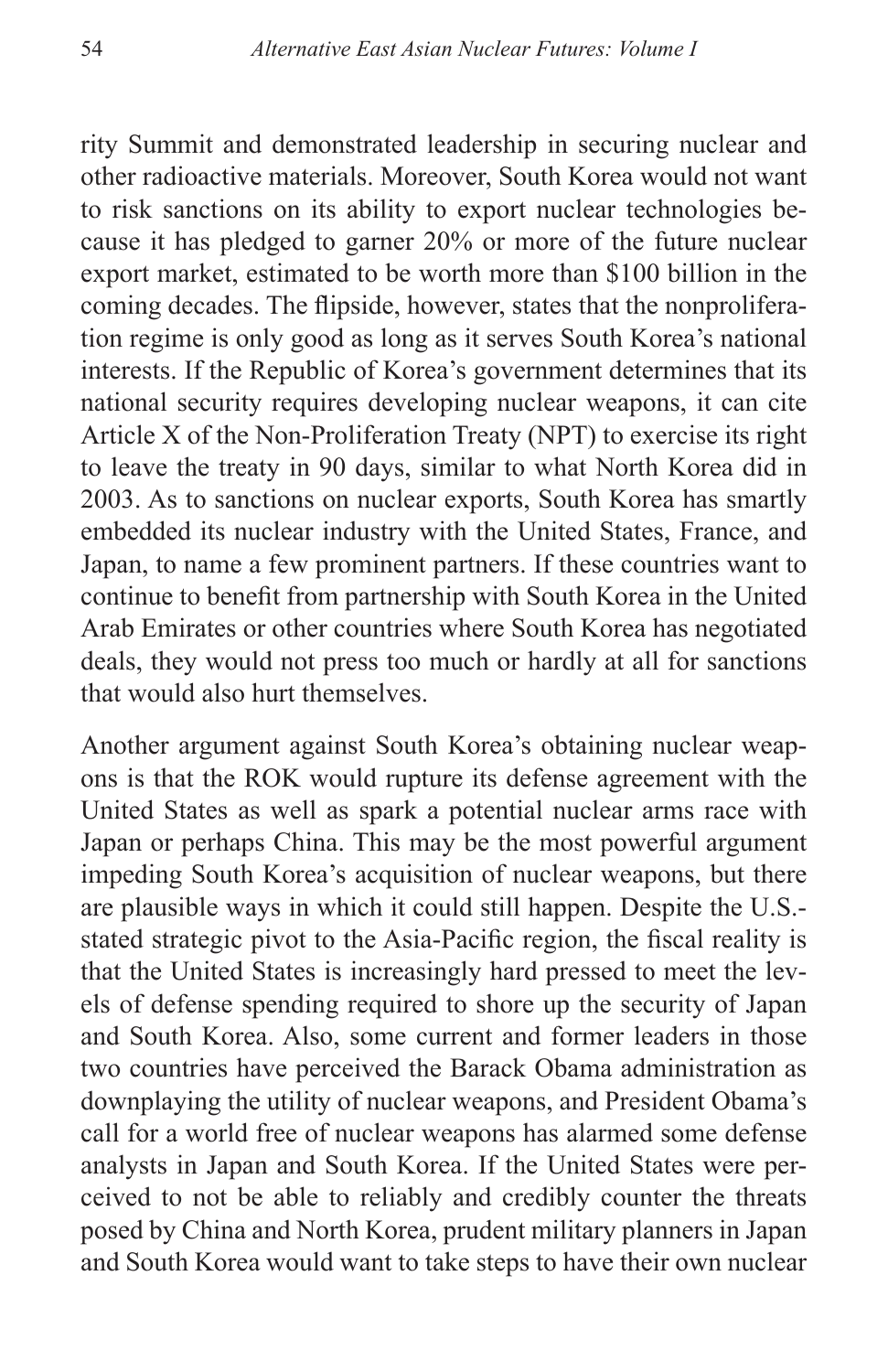capabilities. Moreover, some ROK officials might rationalize that acquiring nuclear weapons would wake up the United States to the need to work more seriously with the ROK on security matters, namely the denuclearization of North Korea.

Finally, if Japan crosses the threshold to nuclear weapon acquisition, South Korea would feel compelled to follow suit. South Korean leaders would then not want to be vulnerable to both nuclear-armed North Korea and Japan. Imperial Japan subjugated the Korean people to colonial rule from 1910 to 1945, and many South Koreans still feel bitter animosity toward Japan and want to prevent Japanese incursion onto Korean territory or into Korea's national interests.

# *Scenarios for South Korean Acquisition of Nuclear Arms*

Let's consider three scenarios that would lend South Korea the means to deter, counter, and respond to nuclear threats. The first scenario will be called "enhanced status quo" because it will show that the current status quo has already resulted in South Korea having delivery systems such as missiles and aircraft for nuclear weapons and having a relatively large civilian nuclear infrastructure that would only need to be enhanced a bit to provide the means to extract fissile material for weapons and deploy the first nuclear weapons on available delivery systems. This scenario posits that South Korea would first stockpile separated reactor-grade, but still weapons-usable, plutonium (Pu) and proceed with enhancing its means to produce larger quantities of weapons-grade or near-weapons-grade plutonium for a potential major breakout if necessary. In parallel to the initial amassing of separated plutonium, the ROK would continue to improve its ballistic and cruise missile systems and perform development and testing to ensure that these systems are nuclear capable. Once South Korea has at least a few bombs' worth of plutonium and has confidence in its missile systems, it could go for a quick breakout that would most likely be used to sig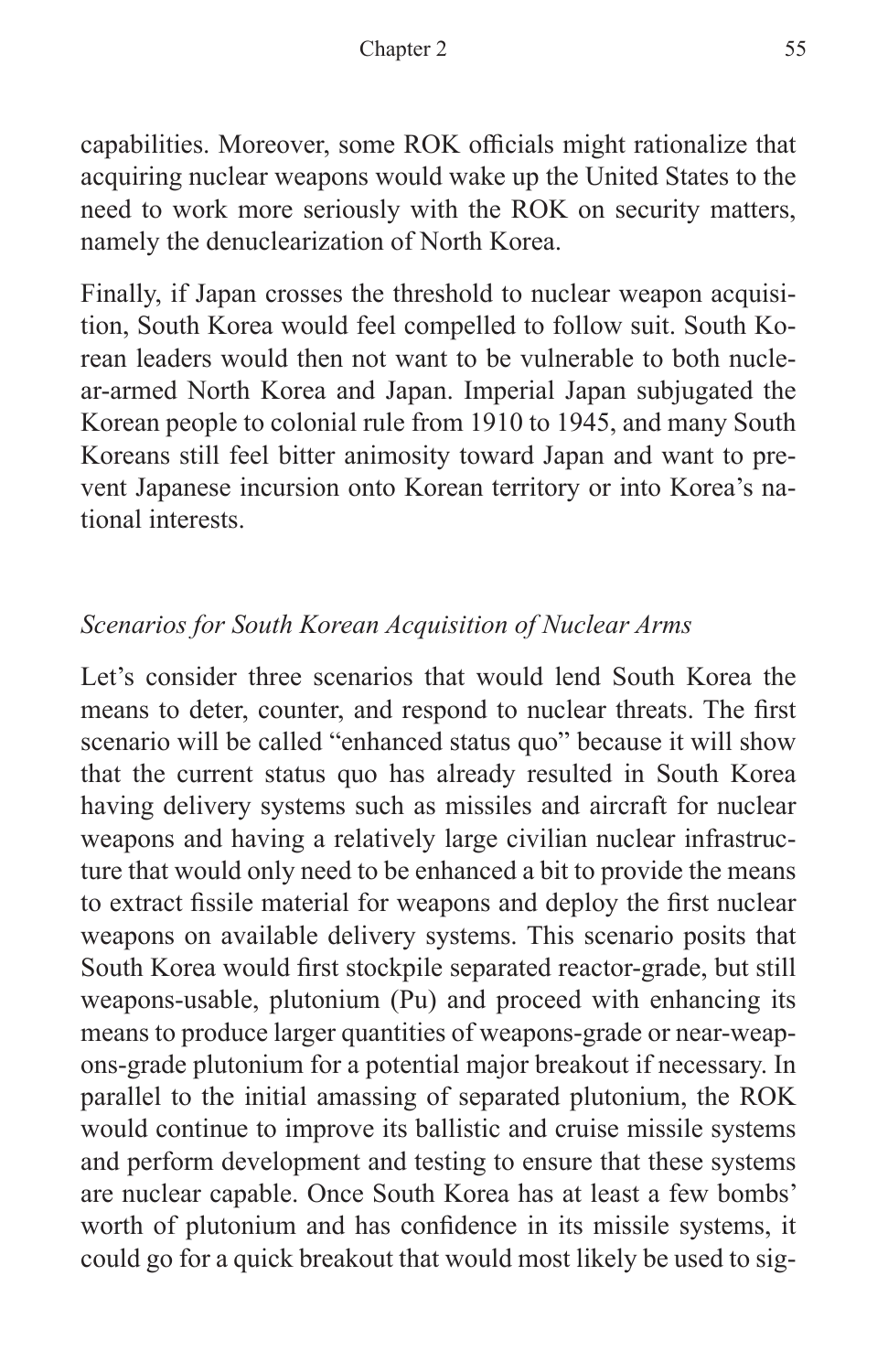nal North Korea, China, Japan, and the United States. One plausible purpose of this signaling of these initial "diplomatic" bombs would be to prod Washington as well as Beijing to engage seriously on the denuclearization of North Korea.

If the United States and China failed to act, if Japan acted to breakout or build up its nuclear arsenal if it had already broken out, or if North Korea took steps to increase its nuclear arms, South Korea could leverage its base of a handful of nuclear bombs to keep ratcheting up and implement its potential to make dozens of nuclear warheads annually from near-weapons-grade plutonium produced from its four pressurized heavy water reactors (PHWRs). The initial steps could take place conceivably within a five-year period, and the latter ramp up might require more than five years from the initial start. South Korea would try to do as many preparatory steps in parallel. It would need to be prepared for relatively rapid buildup because of the uncertainty concerning how the other states might respond.

In the second scenario, "encirclement," which would build on the first scenario, South Korea would need to ratchet up its nuclear capability to deal with nuclear threats from Japan and China as well as North Korea. In particular, the assumption is that Japan has obtained nuclear weapons and is threatening both North and South Korea. Also, although Seoul and Beijing have good political and economic relations, South Korea wants to prevent China from occupying the North in the event of a regime collapse or some catastrophe that would give the People's Liberation Army (PLA) a rationale to cross the Yalu River. Seoul would perceive nuclear weapons as a way to deter Chinese incursion into the Korean Peninsula. Beijing's top priority in the region is stability in the Korean Peninsula because of its concern about a mass exodus of millions of North Korean refugees into Chinese Manchuria. In this encirclement scenario, South Korea would likely perceive the need for longer-range strategic nuclear weapon systems and battlefield-capable tactical systems.

In the third scenario, the wild card will be that Japan and South Korea actually join forces and cooperate against common foes. This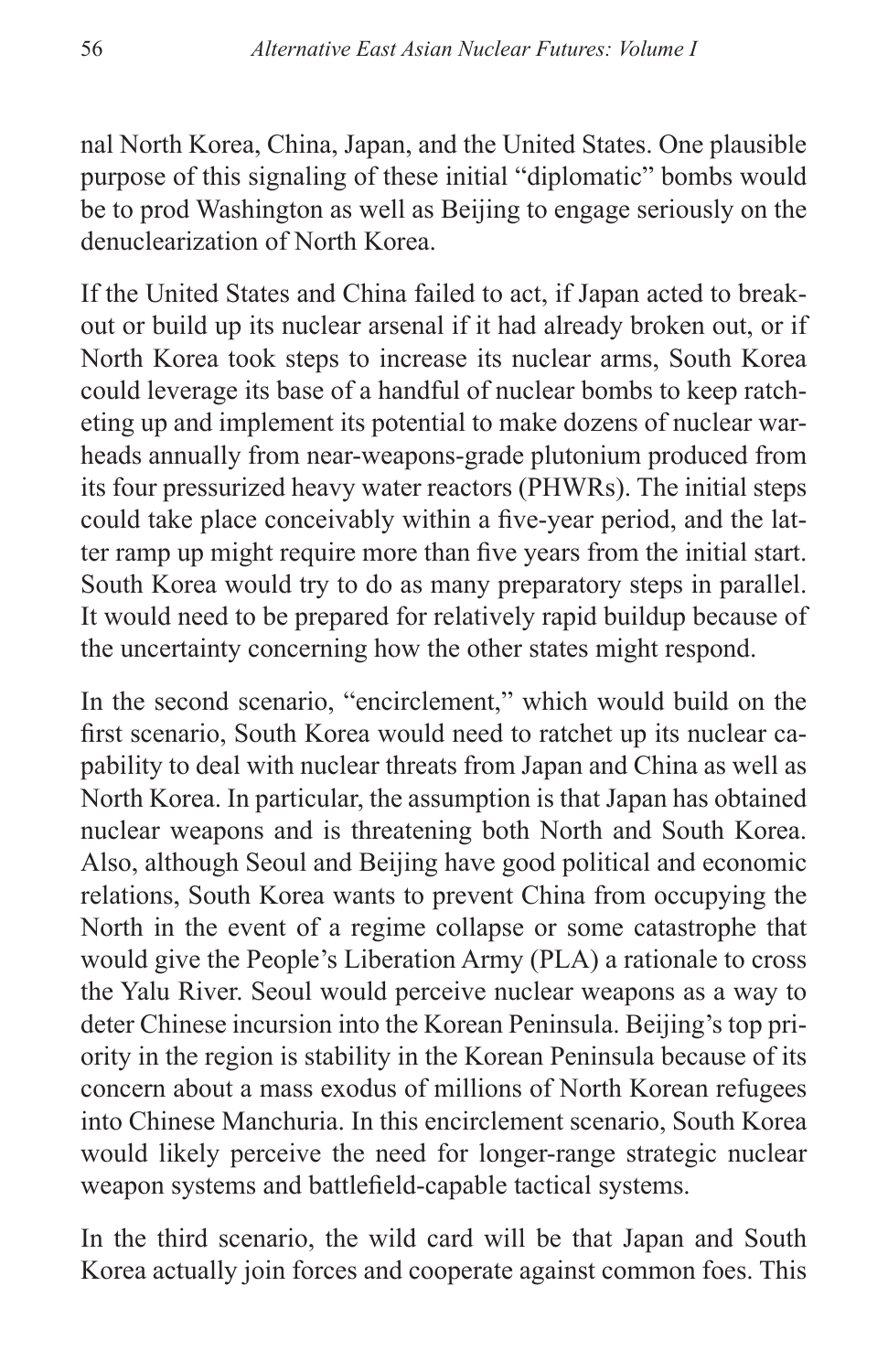scenario could be called "the enemy of my enemy is my friend." Working together, Japan and South Korea could climb the ladder to advanced nuclear weapons faster than their separate efforts. They would aim to counter China and North Korea. The United States might actually welcome such a nuclear alliance because this could reduce the U.S. defense burden, but on the other hand, Washington would worry that this scenario could lead to more aggressive conventional and nuclear arms races in Northeast Asia and a more militarily capable China. Without a doubt, this scenario would result in a major strategic realignment.

## *Scenario One: Enhanced Status Quo*

In this scenario, South Korean conservatives gain the political ascendancy and argue successfully that engagement policies toward North Korea are bankrupt. They win the debate that it is time to stop wishing for North Korea to denuclearize because South Korea offers food aid and other means of assistance or because Seoul keeps admonishing Pyongyang to participate in peace summits. Indeed, South Korean conservatives have in recent years become the dominant political force, and some have argued in public for South Korea to consider seriously acquiring nuclear weapons. For example, Chung Mong-jun, former chairman of the ruling Saenuri Party, and Won Yoo-chul, former chairman of the National Assembly's Defense Committee, have been two of the most vocal advocates. Chung Mong-jun raised concern among the Washington nonproliferation establishment at the Carnegie Nuclear Policy Conference in April 2013 when he called for tactical nuclear weapons from the United States to return to South Korea and also insinuated that if U.S. deterrence is not strengthened then South Korea should take matters into its own hands.4 In February 2013, a Korea Gallup poll

<sup>4.</sup> Chung Mong-jun, "Keynote: M.J. Chung, Member, National Assembly of the Republic of Korea," Speech at the Carnegie International Nuclear Policy Conference, Washington, DC, April 9, 2013, available from [carnegieendowment.](http://carnegieendowment.org/2013/04/09/keynote-m.j.-chung-member-national-assembly-of-republic-of-korea/fv9t) [org/2013/04/09/keynote-m.j.-chung-member-national-assembly-of-republic-of-](http://carnegieendowment.org/2013/04/09/keynote-m.j.-chung-member-national-assembly-of-republic-of-korea/fv9t)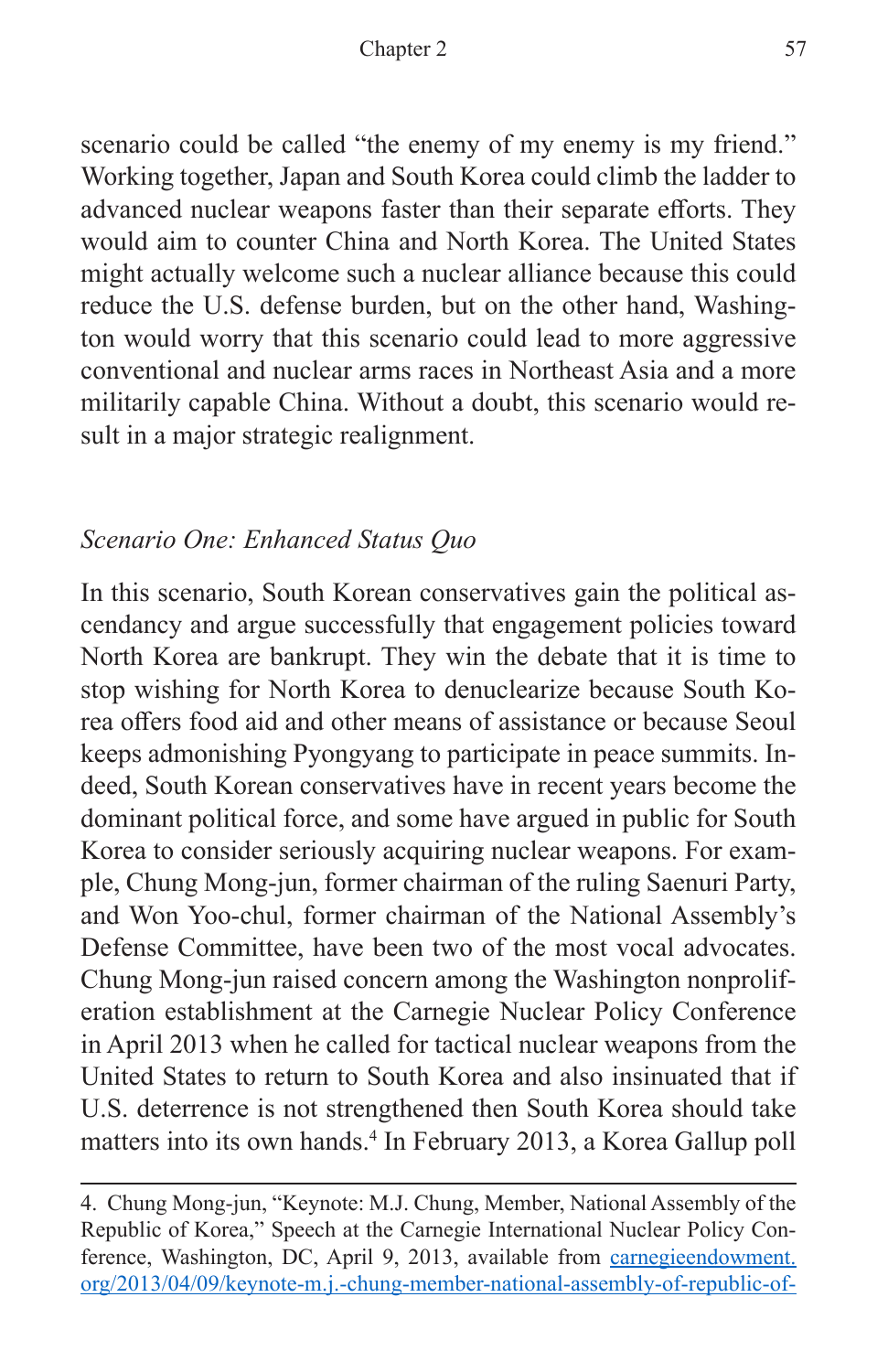showed that 64% of 1,006 respondents replied, "yes" to the question: "Should South Korea have nuclear weapons?"5

Many South Korean conservatives believe that North Korea will not negotiate away its nuclear weapons given the recent statements by Kim Jong-un and the *Korean Central News Agency*, the media voice of the North Korean regime, that North Korea is a nuclear weapon state and has joined this elite club. Moreover, South Korea needs to face the reality that the Kim regime cannot give up its nuclear weapons because then it would not maintain its rule over North Koreans. For decades, starting with the reign of Eternal President Kim Il Sung and even 21 years after his death, North Korean leaders have based their legitimacy on the *Songun*, or military-first, policy. To justify the sacrifices of the North Korean people, their leaders have to constantly point to the "hostile policy" of the United States and the "American lackeys" in the South.<sup>6</sup>

DPRK rhetoric notwithstanding, North Korea has been building up its nuclear and missile capabilities and has been alarming South Korean military planners.<sup>7</sup> In January 2015, the South Korean Minister of Defense stated that the ministry's assessment is that North Korea has made "significant" advances toward making a warhead small enough to fit onto a long-range missile capable of reaching the West Coast of the United States but that North Korea had yet to conduct a test to demonstrate this capability.<sup>8</sup> The more North Korea builds up these capabilities, the more South Korean military planners would

#### [korea/fv9t](http://carnegieendowment.org/2013/04/09/keynote-m.j.-chung-member-national-assembly-of-republic-of-korea/fv9t).

- 5. Martin Fackler and Choe Sang-hun, "South Korea Flirts with Nuclear Ideas as North Blusters," *The New York Times*, March 10, 2013.
- 6. B. R. Myers, *The Cleanest Race: How North Koreans See Themselves and Why It Matters*, Brooklyn, NY: Melville House, 2011.
- 7. Choe Sang-hun, "U.S. and South Korea Agree to Delay Shift in Wartime Command," *The New York Times*, October 24, 2014.
- 8. Choe Sang-hun, "North Korea has made 'Significant' Advances in Nuclear Arms Program, South Says," *The New York Times,* January 6, 2015.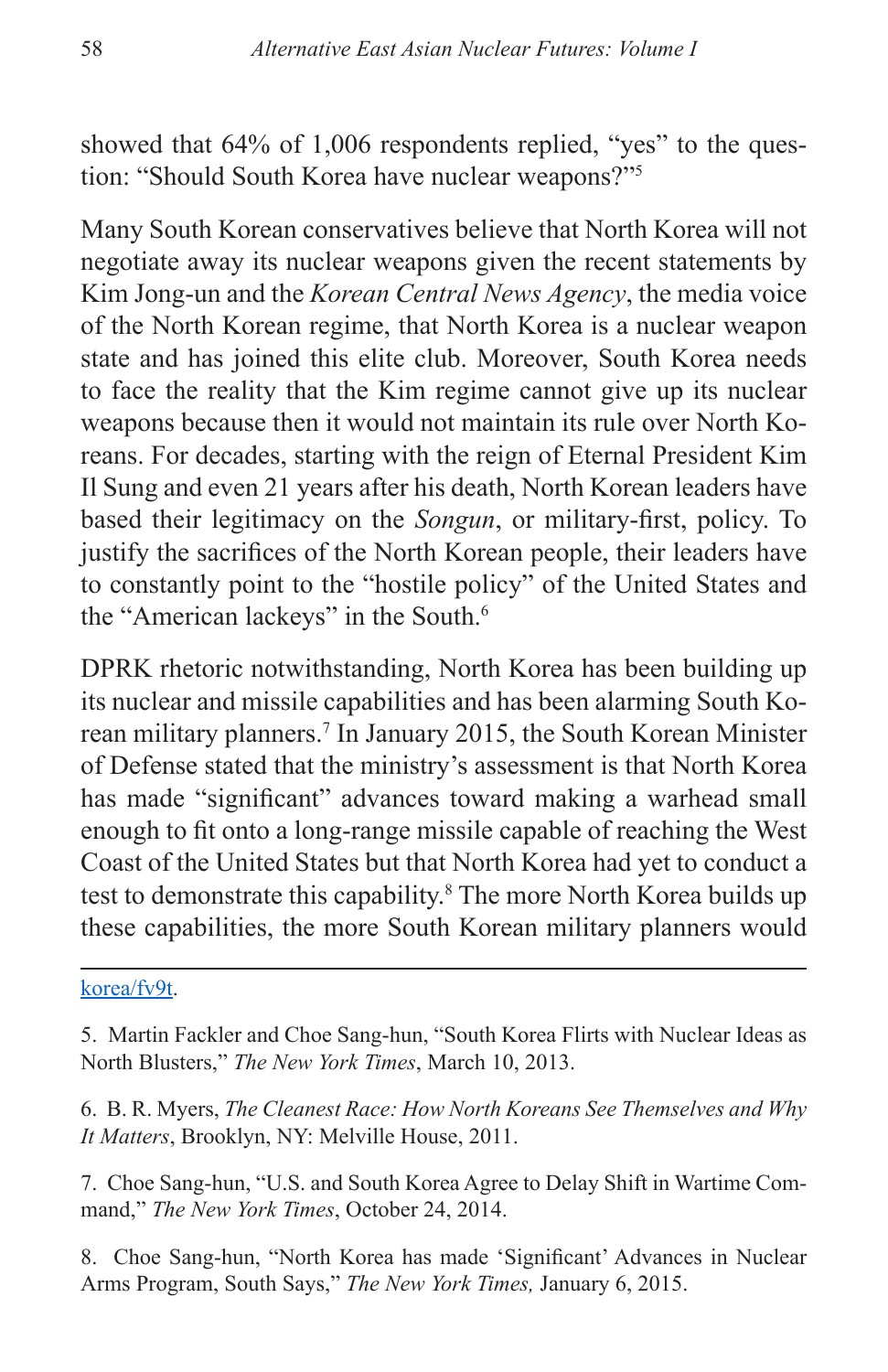want to counter them.

To make its first nuclear weapons, South Korea would need (1) fissile material, (2) capable warhead designs, and (3) reliable delivery systems for the warheads. South Korea can plausibly and relatively easily acquire all these ingredients. More advanced thermonuclear warheads would require access to heavy hydrogen isotopes of deuterium and tritium. South Korea has these readily available as well.

# Obtaining Fissile Material

Acquiring fissile material would require South Korea to have facilities for either uranium enrichment or reprocessing of spent nuclear fuel. The former could produce highly enriched uranium (HEU) that could initially power a relatively easy-to-make gun-type nuclear explosive such as the one first made during the Manhattan Project for the Hiroshima bomb. HEU could also power more advanced implosion-type nuclear explosives. South Korea does not have enrichment facilities. Although the Korean nuclear industry has expressed interest in developing enrichment capabilities, the financial incentives for South Korea venturing into enrichment are not apparent for the foreseeable future given the relative glut of cheap enriched uranium on the world market. In addition, South Korea would likely not get U.S. permission to build an enrichment facility. A clandestine facility could not be ruled out, but reprocessing seems to be a more promising immediate pathway as argued herein.

Reprocessing would separate plutonium from spent fuel; the plutonium could power first-generation implosion-type bombs or second-generation pure fission weapons that make use of levitated plutonium pits surrounded by neutron reflectors made of beryllium. Later, South Korea could use its plutonium in more advanced boosted fission and thermonuclear bombs. Notably, these more advanced weapons could use HEU in combination with plutonium or by itself. By the time the ROK went down the thermonuclear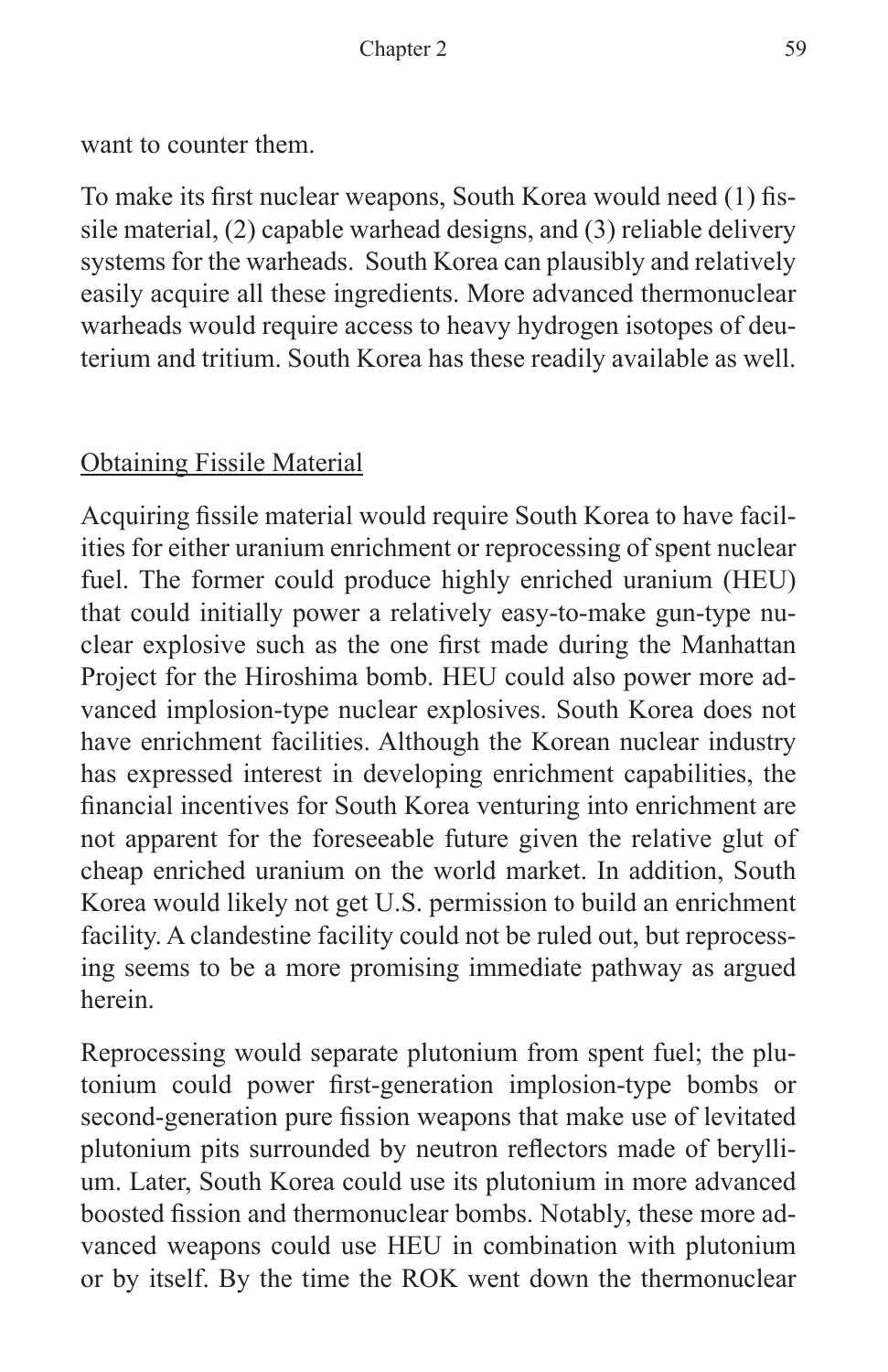pathway, it would be many years into an open breakout scenario and would then be overt about building an enrichment facility.

Plutonium is more desirable to South Korea for a few other reasons. Because plutonium is more efficient in terms of the amount of material needed to achieve a certain explosive yield as compared to HEU, South Korean weapon designers would most likely prefer this fissile material for their first nuclear bombs. Such material is more amenable for use in compact or miniaturized warheads. Moreover, the ROK would likely choose the plutonium pathway because it has many tons of plutonium already resident in spent nuclear fuel, and it has been acquiring expertise in reprocessing. Thus, the enhanced status quo scenario focuses on plutonium.

Spent fuel could be acquired from either South Korea's pressurized water reactors (PWRs) or PHWRs. While South Korea presently has much more PWRs with 19 operable and several more under construction or planned, the four PHWRs are much more useful for acquiring weapons-usable plutonium. Due to the design of a PHWR, it does not burn up as much nuclear fuel as a PWR. A lower burnup means that the isotopic composition of the plutonium in the spent fuel is better suited for nuclear explosives. That is, the higher the fraction of the fissile isotope plutonium-239, the better the material will be for weapons purposes. Fissile Pu-241 is also useful for weapons purposes but is less desirable than Pu-239 because it is more reactive and emits more radiation, which is a consideration during the handling and fashioning into an explosive. In particular, a PHWR with a typical burnup of 7,500 megawatt-day/ton results in a plutonium mix of 66.6% Pu-239, 26.6% Pu-240, and 5.3% Pu-241 for a total fissile content of 71.9%. A PWR with a typical burnup of 53,000 megawattday/ton results in a plutonium mix of 50.4% Pu-239, 24.1% Pu-240, and  $15.2\%$  Pu-241 for a total fissile content of  $65.6\%$ . Thus, in terms of the portion of Pu-239 and total fissile content, PHWR spent fuel is

<sup>9.</sup> World Nuclear Association, "Plutonium," Information Paper, updated September 2014, available from [www.world-nuclear.org/info/Nuclear-Fuel-Cycle/Fuel-](http://www.world-nuclear.org/information-library/nuclear-fuel-cycle/fuel-recycling/plutonium.aspx)[Recycling/Plutonium/,](http://www.world-nuclear.org/information-library/nuclear-fuel-cycle/fuel-recycling/plutonium.aspx) accessed on January 30, 2015.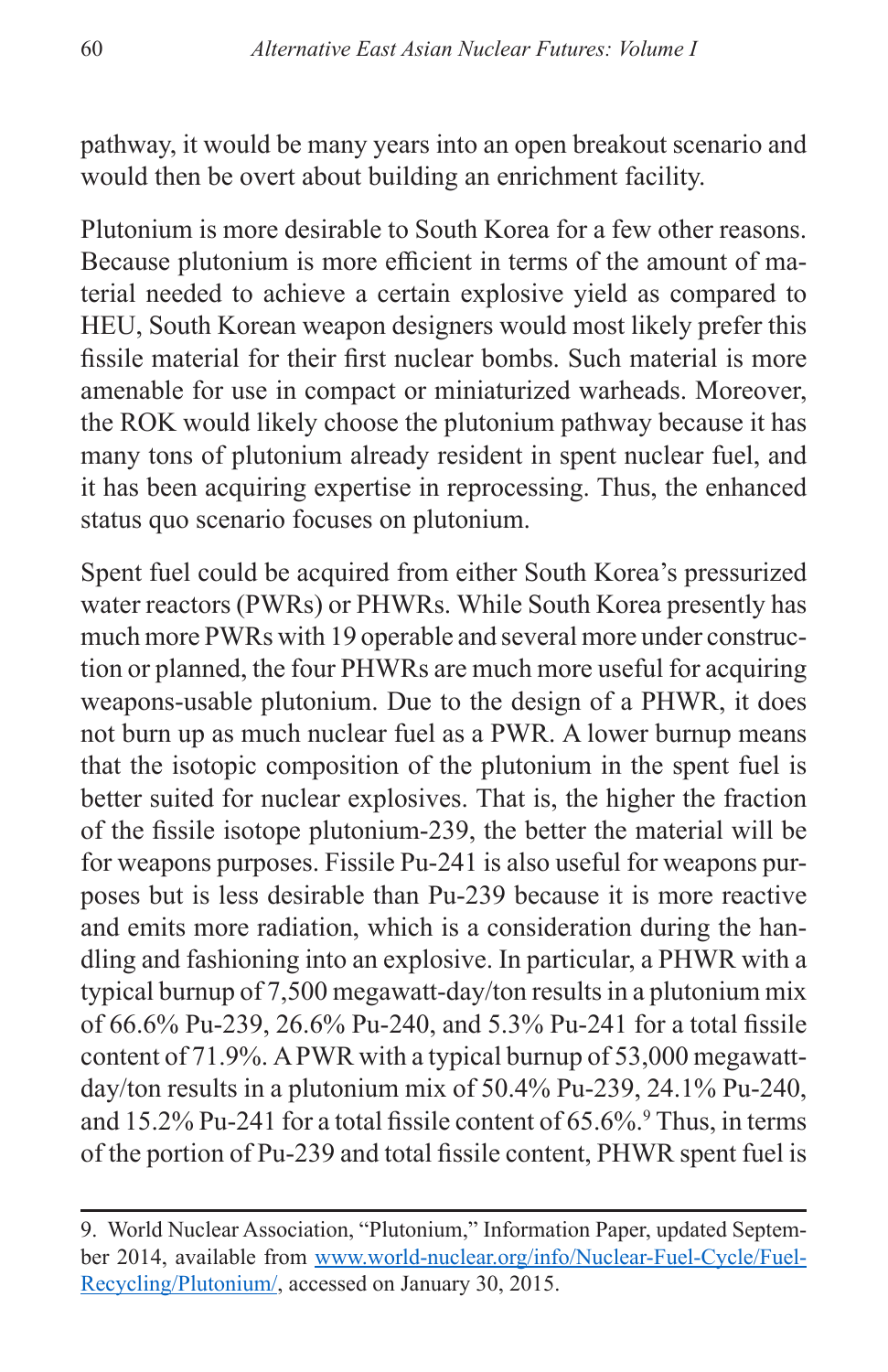more weapons-usable than PWR spent fuel.

These "reactor-grade" plutonium mixtures are weapons-usable, as officially stated by the U.S. Department of Energy.10 According to former nuclear weapon designer Dr. Richard Garwin, it is wrong to rule out the use of a plutonium mixture that has less than 85% fissile content. His calculations show that even a fissile content of about 66% is weapon-usable and has a "bare" critical mass of about 13 kg as compared to about 10 kg bare critical mass for weaponsgrade plutonium (Bare means a sphere of this material by itself in a vacuum without being surrounded by a neutron reflector that would reduce the critical mass). He outlines in a 1998 article the relatively simple engineering steps that would be needed to be able to use reactor-grade plutonium of 66% or greater fissile content. He also points out that Pu-240 would add to the fissile yield because high-energy neutrons, produced during the fission of Pu-239 and Pu-241, can fission Pu-240. Thus, he argues that the explosive yield of a reactor-grade plutonium bomb would be comparable to a weapons-grade plutonium bomb because of approximately the same number of fissions in each bomb, assuming a similar number of critical masses.11

Moreover, there should be no doubt because the United States demonstrated via a nuclear test during the Cold War that reactor-grade plutonium is usable in nuclear explosives and will produce powerful nuclear yields.12 Also, it is believed that India demonstrated

10. U.S. Department of Energy, *Final Nonproliferation and Arms Control Assessment of Weapons-Usable Fissile Material Storage and Excess Plutonium Disposition Alternatives*, DOE/NN-0007, Washington, DC: U.S. Department of Energy, January 13, 1997, pp. 66-68.

11. Richard L. Garwin, *Reactor-grade Plutonium Can Be Used to Make Powerful and Reliable Nuclear Weapons: Separated Plutonium in the Fuel Cycle Must Be Protected as If It Were Nuclear Weapons*, New York: Council on Foreign Relations, August 26, 1998, available from<www.fas.org/rlg/980826-pu.htm>, accessed on January 30, 2015.

12. U.S. Department of Energy, Office of the Press Secretary, "Additional In-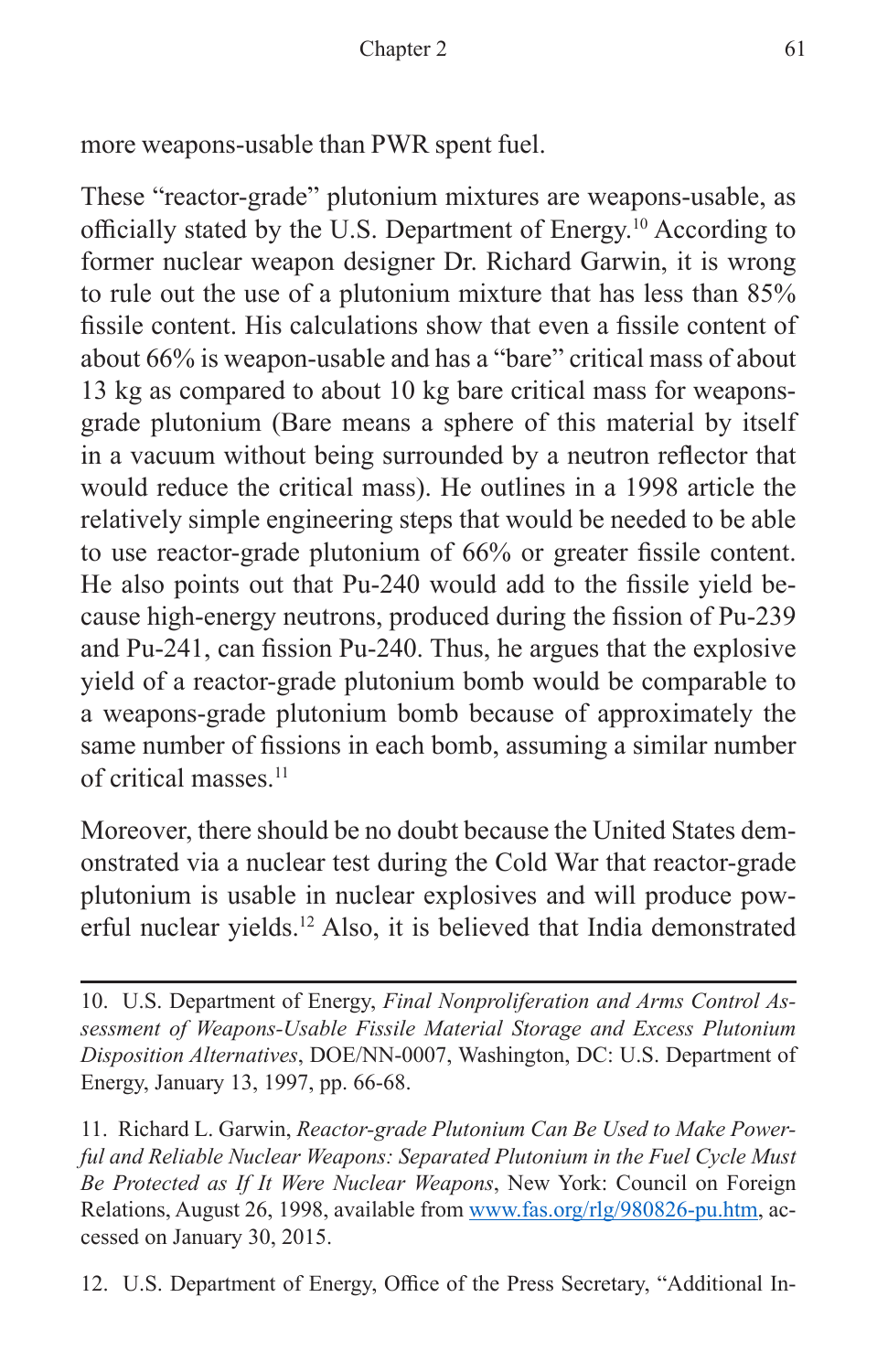during its May 1998 tests that it used reactor-grade plutonium. The Indian PHWRs were the likely source of that fissile material for at least one of the tests.13 The Indian PHWRs and the Korean PHWRs are both derived from Canadian-designed PHWRs known as CAN-DUs. The currently stockpiled spent fuel at the dry cask storage facility at Wolsong could provide about 26,000 kg of reactor-grade, but still weapons-usable, plutonium for South Korea.<sup>14</sup> Assuming a conservative estimate of about six kilograms plutonium for a firstgeneration fission device, the ROK has up to 4,330 bombs' worth of plutonium at this site. South Korea could also use its PHWRs without too much effort to make near-weapons-grade, often called fuelgrade, plutonium with a content of about 10 to 11% Pu-240 and at least 85% fissile isotopic content in the overall plutonium mixture.

The CANDU design is proliferation-prone from the standpoints of nuclear material diversion and relative ease in making near-weapons-grade or fuel-grade plutonium. The CANDU can be fueled with natural uranium, low enriched uranium, or even mixtures of various fissionable and fissile materials. South Korea has fueled its CAN-DUs or PHWRs with natural uranium fuel. The CANDU is designed so that it is refueled while operating. Thus, the plant does not have to shut down to refuel, and there is no outward signal that the plant is refueling. In contrast, a PWR would have to shut down to refuel, and an inspector could witness this activity by noting that there would be

formation Concerning Underground Nuclear Weapon Test of Reactor-Grade Plutonium," available from [www.osti.gov/opennet/forms.jsp?formurl=document/](www.osti.gov/opennet/forms.jsp?formurl=document/press/pc29.html) [press/pc29.html,](www.osti.gov/opennet/forms.jsp?formurl=document/press/pc29.html) accessed on January 30, 2015.

13. The third test Shakti III is believed to have used reactor-grade plutonium. See the Nuclear Weapons Archive, updated March 30, 2001, available from [www.](www.nuclearweaponarchive.org/India/IndiaShakti.html) [nuclearweaponarchive.org/India/IndiaShakti.html,](www.nuclearweaponarchive.org/India/IndiaShakti.html) accessed on January 30, 2015.

14. This assumes about 6,500 tons irradiated fuel at Wolsong as of end of 2014 and a burnup of about 7,500 MWd/ton with approximately 0.4% plutonium per ton. See the calculations and estimates in the chapter by Thomas B. Cochran and Matthew G. McKinzie, "Mapping Out Alternative Nuclear Weapons Futures for East Asia: What Impact Do Civil Nuclear Programs Have on Breakout and Ramp-Up Activities?" Unpublished Manuscript, October 2014, pp. 27-29.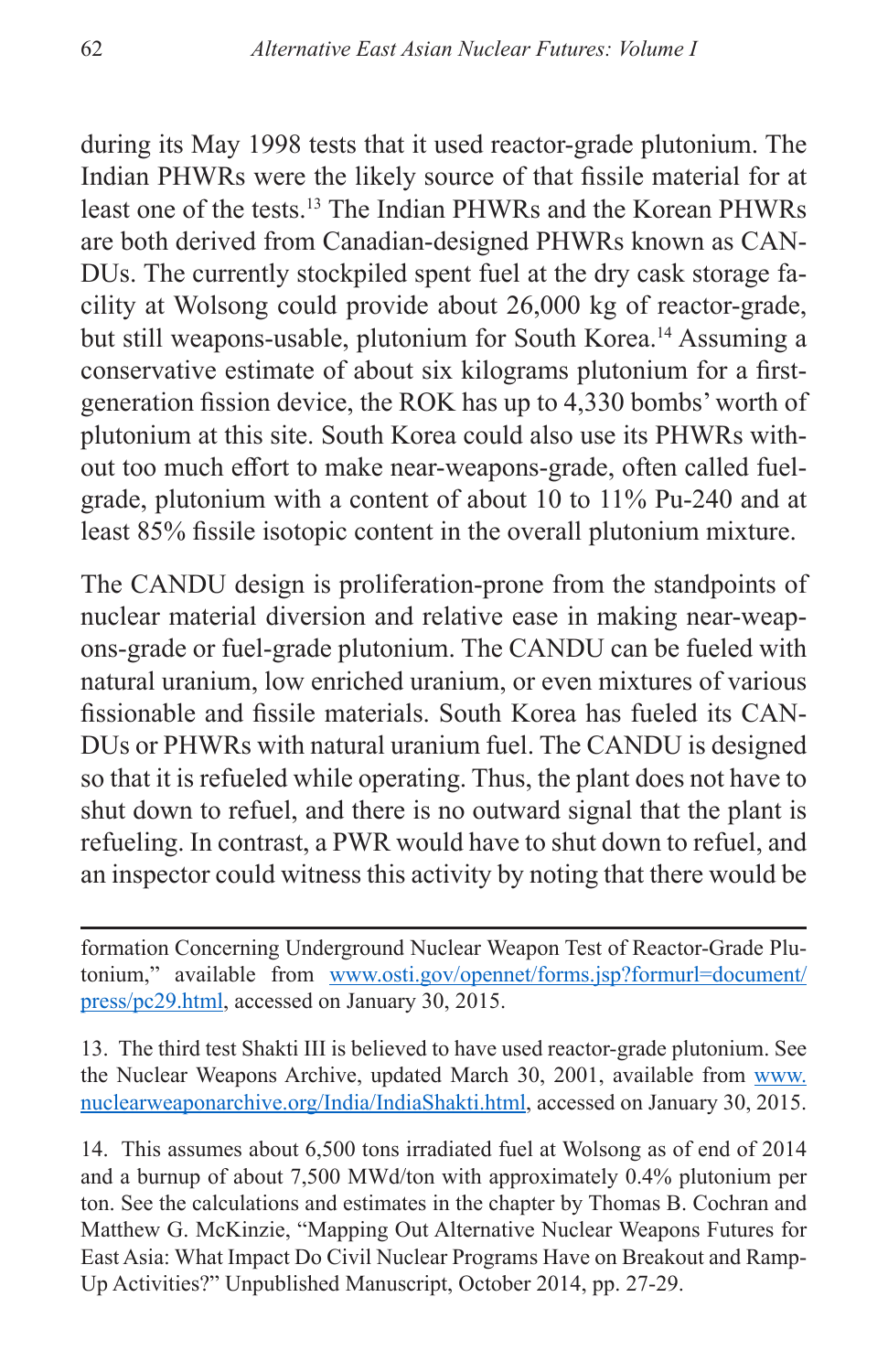no steam plume leaving the cooling tower. Consequently, if South Korea decided to make nuclear weapons and wanted fissile material, it could keep its PHWRs operating while removing and then diverting the spent fuel. Secondly, a CANDU uses heavy water as a moderator and coolant. The heavy water does not absorb as many neutrons as light water, so there would be more neutrons available to convert the uranium-238 atoms in the natural uranium fuel to plutonium-239. Natural uranium has more than 99% of its atoms as uranium-238, providing for numerous targets for the neutrons to hit and result in conversion to plutonium. To optimize for near-weapons-grade plutonium production with a very large percentage of plutonium-239, the operator of the PHWR would want to remove irradiated fuel on the order of about once a month.

According to the calculations of Thomas Cochran and Matthew McKinzie, every year until the decommissioning of the PHWRs, South Korea could make about 2,500 kg or 416 bombs' worth of near-weapons-grade plutonium (with a Pu-240 content of about 10% ) from the four PHWRs at the Wolsong Nuclear Power Plant assuming six kilograms of weapons-grade plutonium per bomb and assuming an operational mode of 1,500 to 2,000 MW-day/ton burnup.15 For more sophisticated weapon designs, the ROK might have available upwards of 830 bombs' worth of plutonium in this operational mode.16 But as Cochran and McKinzie point out, this scale of operations would require four to five times the domestic natural uranium fuel production capacity that the ROK presently has and would need a reprocessing capacity that is two to three times that of the relatively large-scale commercial plant at Rokkasho in Japan. Therefore, they argue that the ROK would reasonably reduce the scale to fit within its current fuel production capacity. That would still result in approximately 500 kilograms of plutonium, enough for several dozen to somewhat more than

15. Ibid.

<sup>16.</sup> Thomas B. Cochran and Christopher E. Paine, *The Amount of Plutonium and Highly Enriched Uranium Needed for Pure Fission Nuclear Weapons*, Washington, DC: Natural Resources Defense Council, revised April 13, 1995.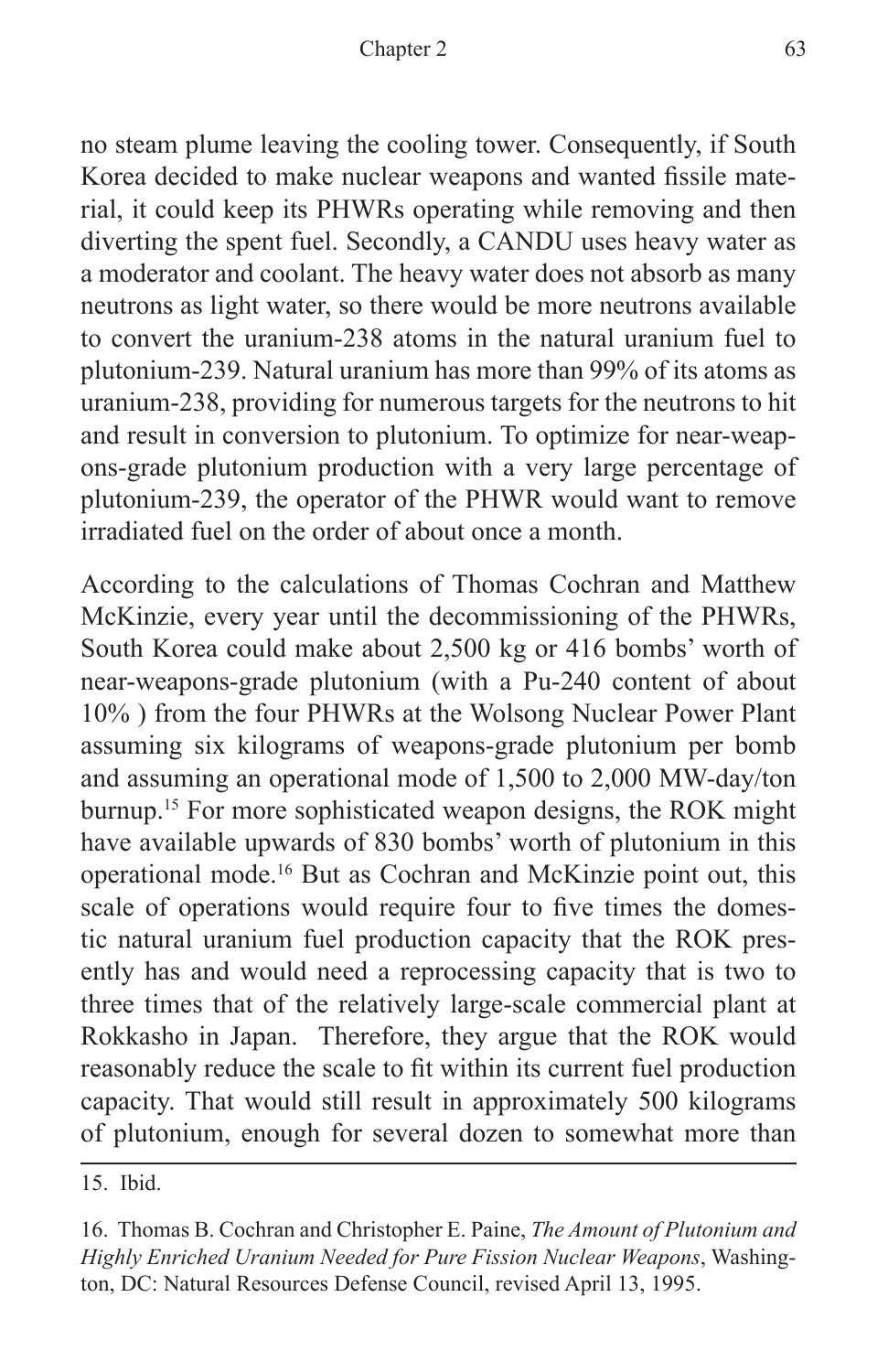100 bombs' worth of material. Even a more modest production rate of 150 kilograms of plutonium annually, which is well within the capabilities of the four PHWRs, would generate 25 to 50 bombs' worth of material depending on the level of sophistication of the weapons' designs.

Cochran and McKinzie notably highlight that the ROK imports all its natural uranium for producing fuel for these reactors because the ROK has had very limited supplies of natural uranium. Consequently, the ROK would have to make sure that it had available sufficient supplies of this material before embarking on a nuclear weapons program. Typically, fuel manufacturing states do purchase the raw material in advance and because uranium is a dense material, hundreds to thousands of tons can be stockpiled without taking up much space. South Korea, however, would have to be careful not to appear to purchase too much natural uranium in a limited time period so as to provide a telltale sign. Because of this concern, the ROK would likely keep its initial weapons' material production program at a lower level within the capabilities of existing stockpiles of natural uranium.

To ensure continuing supplies of natural uranium after the onset of the weapons program, the ROK would mine newly discovered uranium deposits on land and accelerate deployment of seawater extraction methods. Regarding the former source, Stonehenge Metals Limited presently owns 100% of the rights to four uranium projects in South Korea. The lead project, known as the Daejon Project, has inferred uranium resources of about 30 million kilograms (30,000 tons) of  $U_3O_8$  with an average grade of 320 ppm in the ore bodies.<sup>17</sup> Seoul would likely move to nationalize the uranium resources in the event of a breakout to a nuclear weapons program. South Korea has also invested significant research and development (R&D) into seawater extraction of uranium.18 The world's oceans contain

18. See, for example, Seong-ho Choi, et al., "Adsorption of uranium ions by

<sup>17.</sup> Stonehenge Metals Ltd, "Stonehenge Metals Ltd announces 87% increase in uranium resources to 65 Mlbs e $\text{U}_{\text{3}}\text{O}_{\text{8}}$ ," ASX/Media Release, February 22, 2011.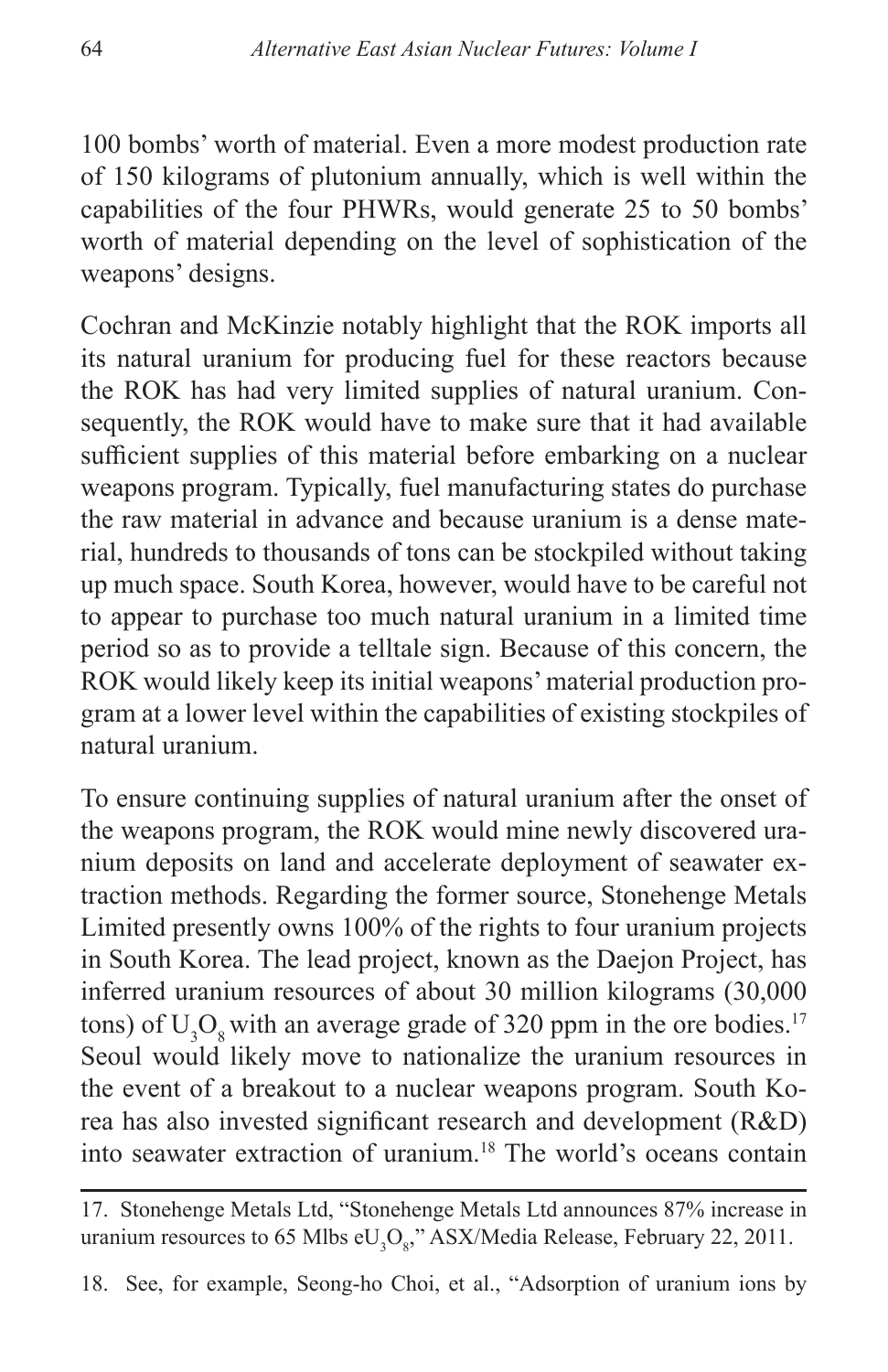at least several hundreds of years of uranium based on current demand, but the concentration of uranium is very diffuse. Recently, an international team of researchers led by U.S.-based Oak Ridge National Laboratory announced a potential major breakthrough that the group claims "can extract five to seven times more uranium at uptake rates seven times faster than the world's best absorbents."19

Shifting the PHWRs to low burnup operations is an essential step, but the ROK would also need a reprocessing facility to separate the plutonium from the spent fuel. While South Korea in early 2015 does not have a reprocessing facility, it has made significant strides in developing a prototype pyroprocessing facility at the Korea Atomic Energy Research Institute (KAERI) in Daejon. The stated rationale for pyroprocessing is to remove the fissionable materials from spent fuel and thus reduce the radioactivity and volume of the high level waste that would have to be stored underground. The Korean government anticipates fierce public opposition to a permanent high level waste facility and wants to present a technological method that would show to the public that the amount of waste to be stored would be minimized.

Pyroprocessing under normal operations would not separate out pure plutonium from other fissionable materials in spent nuclear fuel. But it would remove the plutonium and other fissionable materials from the protective barrier of highly radioactive fission products inside spent fuel. The plutonium would be mixed in with transuranic materials such as americium, curium, and neptunium. While this mixture would not be desirable for a militarily useful weapon, it could be susceptible to theft or diversion if adequate physical protection measures are not in place because the mixture would not be highly radioactive and could be handled. The main

resins with amidoxime and amidoxime/carboxyl group prepared by radiationinduced polymerization," *Radiation Physics and Chemistry* 67, Issues 3-4, June 2003, pp. 387-390.

<sup>19. &</sup>quot;Moving Closer to Extracting Uranium from Seawater," *Science Daily*, August 21, 2012.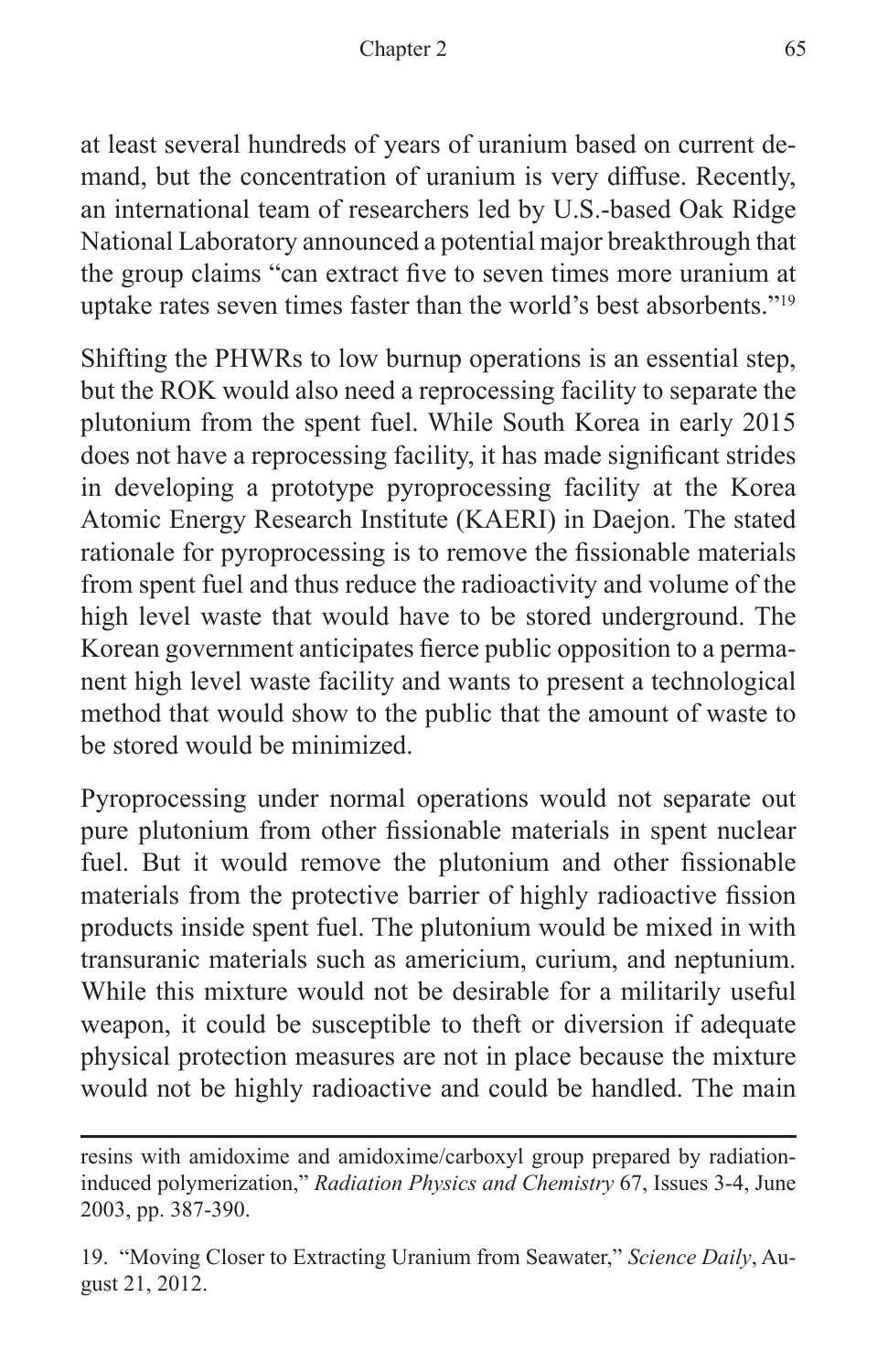concern from the proliferation standpoint is that South Korea could divert enough material into a Plutonium Uranium Redox EXtraction (PUREX) type reprocessing facility or could misuse the pyroprocessing facility in order to extract plutonium from the mixture. This plutonium could then be used for making nuclear weapons.

Safeguarding pyroprocessing is challenging due to the nature of the process, it is extremely hard to measure and track the amounts of plutonium. While the International Atomic Energy Agency is working on a safeguards method for pyroprocessing, the most often discussed scenario is to couple the pyroprocessing facility with fast neutron reactors. These reactors make use of high-energy, or fast moving, neutrons to cause fission of plutonium and other transuranic fissionable materials. Uranium enriched to 20% or more in the fissile isotope uranium-235 could also be used to fuel these reactors. If the fast reactors were just used to burn up transuranic materials, they could help reduce the amount of these materials that would have to be stored or that could be diverted into weapons programs. But these reactors can also be run in a breeder mode to produce more plutonium, especially plutonium that can be weapons-grade. Consequently, safeguarding fast reactors adds to the challenge of ensuring that the combined system of pyroprocessing plus fast reactors is not furthering a nuclear weapons program.

At KAERI in Daejon, a small-scale research facility could provide a relatively small amount of initial plutonium for breakout into a nuclear weapons program. This is the HANARO research and isotope production reactor and an associated hot cell facility. HANA-RO is rated at 30 MWth, but the Korean regulatory authority has downgraded the operational power to at most 26 MWth. The reactor uses heavy water, but instead of natural uranium fuel, it is fueled with 19.75% U-235. If the reactor were fueled with natural uranium, it could make upwards of 8 kg plutonium annually assuming the power limitation of 26 MWth and 300 days of full power operation. However, due to the far fewer number of target U-238 atoms in the 19.75% U-235 core versus a 0.7% U-235 natural uranium core, this reactor would not be able to make more than 0.55 kg of pluto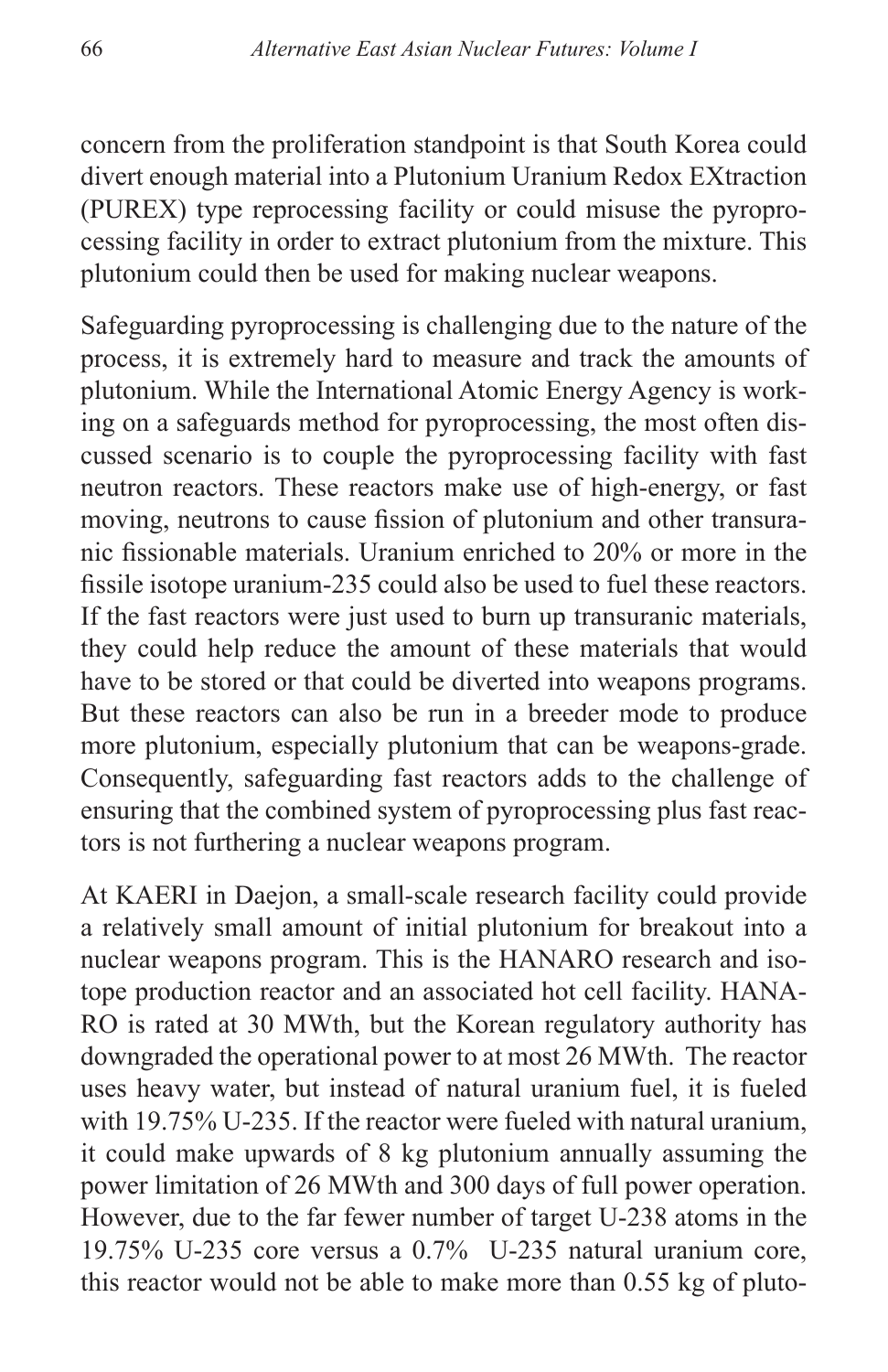nium annually.20 While placing natural or depleted uranium target material in the irradiation channels and around the core could produce some more plutonium, it is likely that this would not be much more than a few more kilograms of plutonium annually. Although the HANARO reactor might provide some starter plutonium for a weapons program, the annual amount would not be enough for the first bomb, but it might supply enough after another year or two of operations assuming that natural or depleted uranium target material were inserted in the reactor. Notably, the hot cells have been used to extract radioisotopes for medical, industrial, and research purposes. These hot cells could also provide a means to extract some plutonium. Of course, this assumes that South Korea would break out of its safeguards commitments, but given the basis of this scenario in which South Korea feels under serious threat to its supreme national interests, safeguards commitments are the least of its worries. The important finding from this analysis of the HANARO facility is that the four PHWRs at Wolsong would be the preferred production route for near-weapons-grade plutonium.

While KAERI has not yet used its PyRoprocessing Integrated DEmonstration (PRIDE) facility with irradiated materials, its experience to date with surrogate materials and its R&D work alongside U.S. researchers at Idaho National Laboratory give KAERI's researchers the essential knowledge and some work with this technique. The ROK has also requested to the United States that packages of pyroprocessed material be made in advance of operating the ROK's experimental fast reactor, which the ROK wants to bring online by 2028. Making packaged pyroprocssed fuel would give Korean technicians even further useful experience. The PRIDE facility could handle about 10 tons of material per year. This capacity would not allow for extensive production of plutonium annually from the PHWRs given the several hundred tons of irradiated ma-

<sup>20.</sup> For an applicable calculation, see Ali Ahmad, Frank von Hippel, Alexander Glaser, and Zia Mian, "A Win-Win Solution for Iran's Arak Reactor," *Arms Control Today* 44, no. 3, April 2014. Also, the author appreciates the e-mail communications from Prof. Frank von Hippel, May 13 and 14, 2015.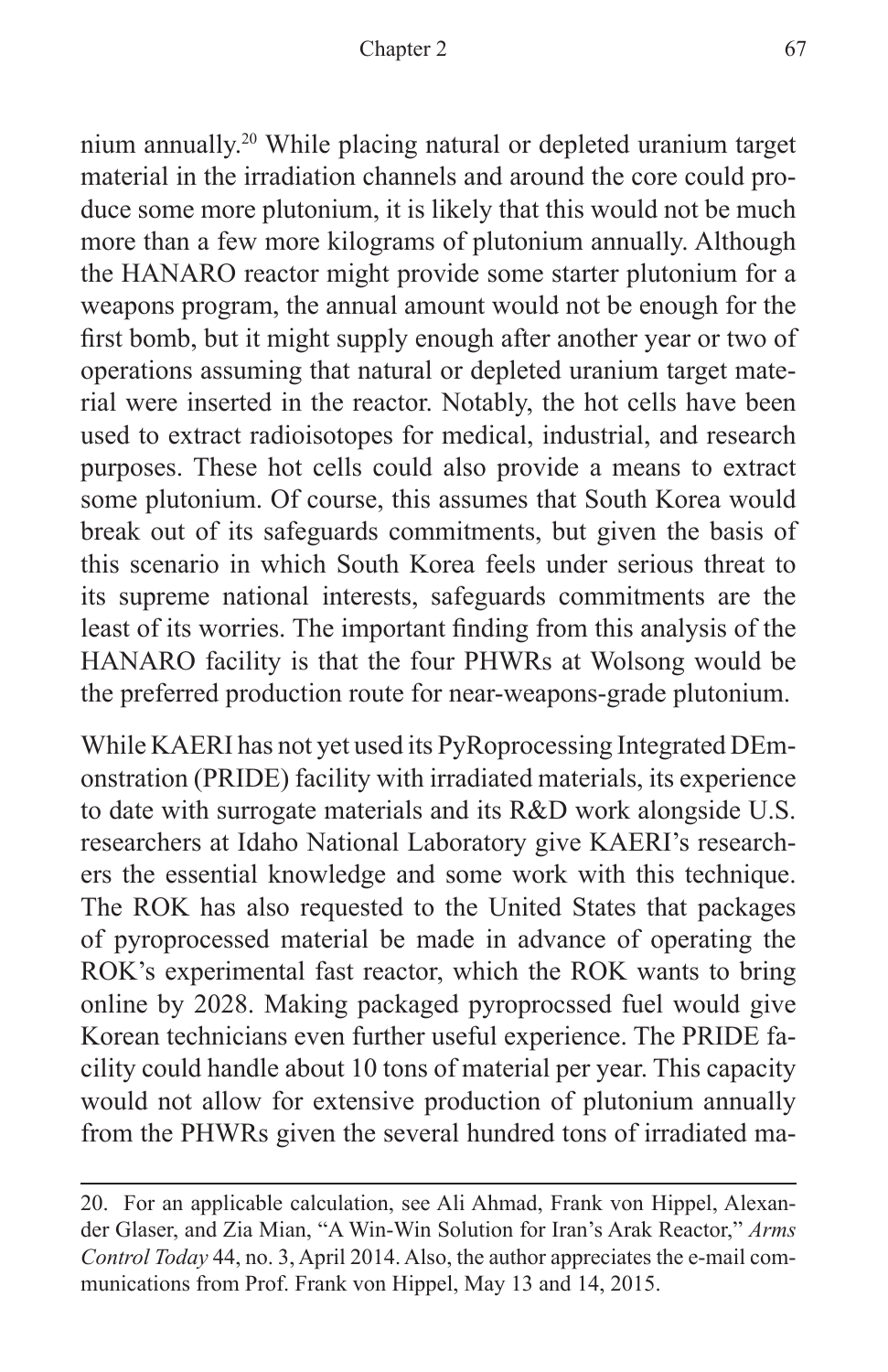terial from these reactors, but it could provide a smaller scale means to extract the first few bombs' worth of fissile material while KAERI is building a bigger reprocessing facility.

To ensure much greater production capacity, the ROK would likely want to build a dedicated reprocessing facility for the PHWRs that could use the well-proven aqueous PUREX method. As Cochran and McKinzie point out, the ROK could first make a "Simple, Quick Processing Plant," which could only require four to six months to build.21 Considering that the PHWRs have much lower burnup than PWRs and thus roughly an order of magnitude greater amount of spent fuel to be reprocessed, this simple plant would likely generate on the order of about one kilogram of plutonium per week or about 50 kilograms per year. In parallel, the ROK could build a facility on the scale of the Rokkasho Reprocessing Plant, which can reprocess up to 800 tons of irradiated fuel annually, but such a plant would take considerably longer than six months to build. (Also, given the technical struggles that Japan has had with operating the complex Rokkasho plant, the ROK might not want to go down this road. But Japan had successfully operated a pilot scale reprocessing plant at Tokai that could process about 200 tons per year—plenty for the ROK's needs.) Nonetheless, the simple facility would still provide the ROK with more than enough plutonium to make its first few handfuls of nuclear bombs.

#### Acquiring Materials for Advanced Nuclear Weapons

South Korea already has the essential elements for making advanced nuclear weapons. Such weapons would include boosted fission warheads and thermonuclear warheads. Two essential ingredients for these warheads are deuterium and tritium, the two isotopes of heavy hydrogen. Deuterium is a stable isotope found in water. South Korea

<sup>21.</sup> D. E. Ferguson to F. L. Culler, "Subject: Simple, Quick Processing Plant," Intra-Laboratory Correspondence, Oak Ridge National Laboratory, August 30, 1977.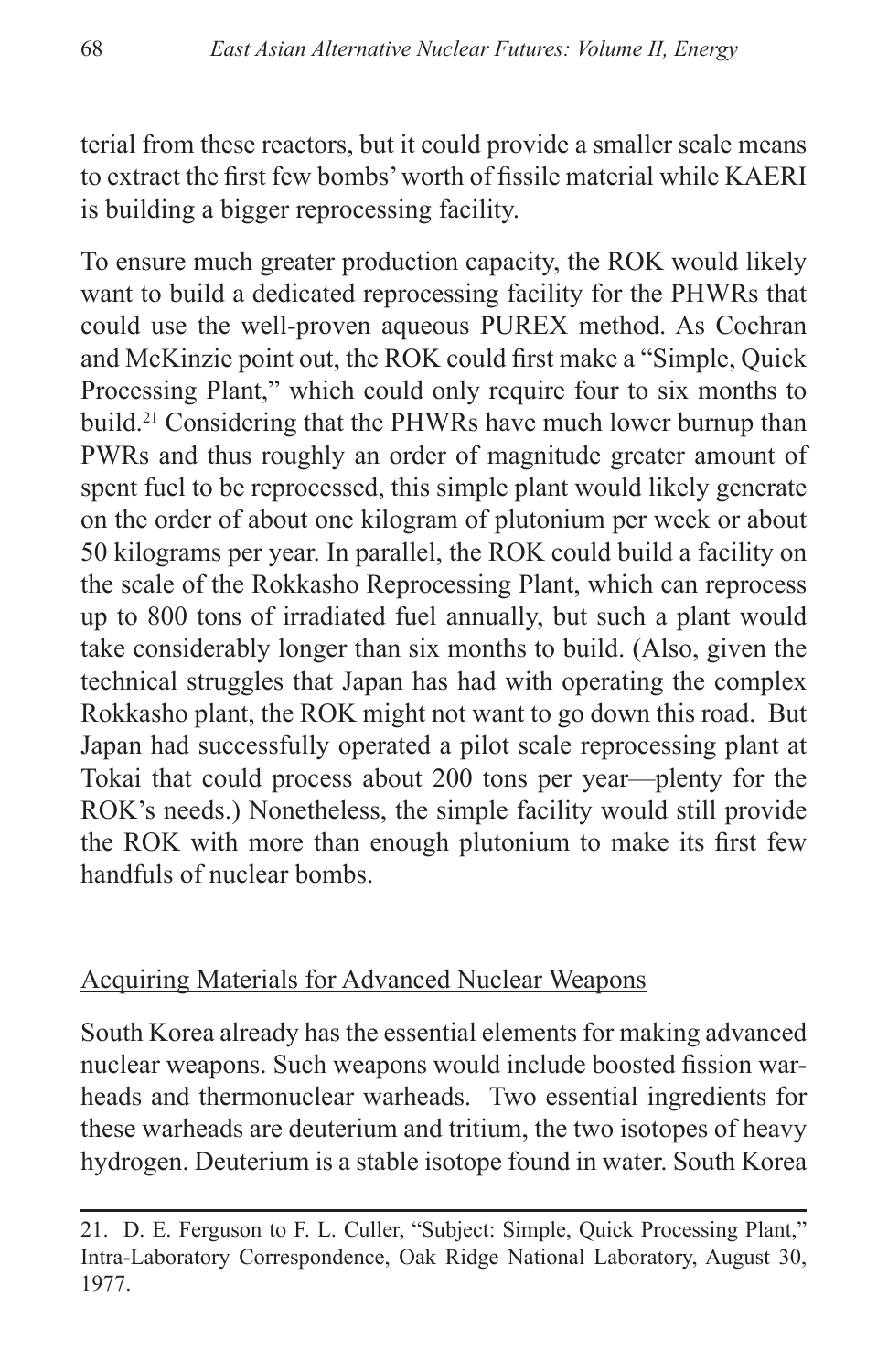has a large plant that can produce about 400 tons per year of heavy water run by Korea Electric Power Corporation (KEPCO) Nuclear Fuel Limited in Daejon.<sup>22</sup> Korea's HANARO research reactor and four PHWRs at Wolsong routinely make tritium when the heavy water in these reactors absorbs neutrons. South Korea has to remove the tritium from the water in order to prevent too much worker and public exposure to this radioactive substance. The Wolsong Tritium Removal Facility can process 100 kg per hour of tritiated heavy water feed to produce 99% pure tritium. The recovered tritium is then made available for various commercial applications.<sup>23</sup> However, this large amount of tritium would provide South Korea with what would be needed to power boosted fission warheads and even more advanced thermonuclear warheads. For thermonuclear warheads, South Korea would need to also acquire or manufacture the chemical lithium-6 deuteride. As mentioned, South Korea already has lots of deuterium. Lithium-6 occurs at the portion of 7.6% of natural lithium. Column exchange separation processing can be used to separate this isotope.<sup>24</sup> In 2012 South Korea made a major deal with Bolivia to acquire abundant supplies of lithium for production of lithium-ion batteries.25 South Korea could conceivably divert some of this lithium into an isotope separation plant in order to obtain the needed lithium-6 for thermonuclear weapons.

22. WISE Uranium Project, "Heavy Water Reactor Fuel Fabrication Facilities," updated November 3, 2014, available from [http://www.wise-uranium.org/efac.](http://www.wise-uranium.org/efac.html#FUELFABHW) [html#FUELFABHW,](http://www.wise-uranium.org/efac.html#FUELFABHW) accessed on February 23, 2015.

23. S.H. Son, S.K. Lee, and K.S. Kim, "Tritium Production Recovery and Application in Korea," *Applied Radiation and Isotopes* 67, Issues 7-8, Jul-Aug 2009, pp. 1336-1340.

24. E.A. Symons, "Lithium Isotope Seperation: A Review of Possible Techniques," Canada Fusion Fuels Technology Project Report Number CFFTP-G-85036, February 1985, available from [http://www.iaea.org/inis/collection/](http://www.iaea.org/inis/collection/NCLCollectionStore/_Public/19/035/19035202.pdf) [NCLCollectionStore/\\_Public/19/035/19035202.pdf](http://www.iaea.org/inis/collection/NCLCollectionStore/_Public/19/035/19035202.pdf).

25. "South Korea Firm Partners with Bolivia on Lithium Processing Plant," *Fox News Latino*, March 29, 2012, available from [https://web.archive.org/](https://web.archive.org/web/20120401062719/latino.foxnews.com/latino/news/2012/03/29/south-korea-firm-partners-with-bolivia-on-lithium-battery-components/) [web/20120401062719/latino.foxnews.com/latino/news/2012/03/29/south-ko](https://web.archive.org/web/20120401062719/latino.foxnews.com/latino/news/2012/03/29/south-korea-firm-partners-with-bolivia-on-lithium-battery-components/)[rea-firm-partners-with-bolivia-on-lithium-battery-components/](https://web.archive.org/web/20120401062719/latino.foxnews.com/latino/news/2012/03/29/south-korea-firm-partners-with-bolivia-on-lithium-battery-components/).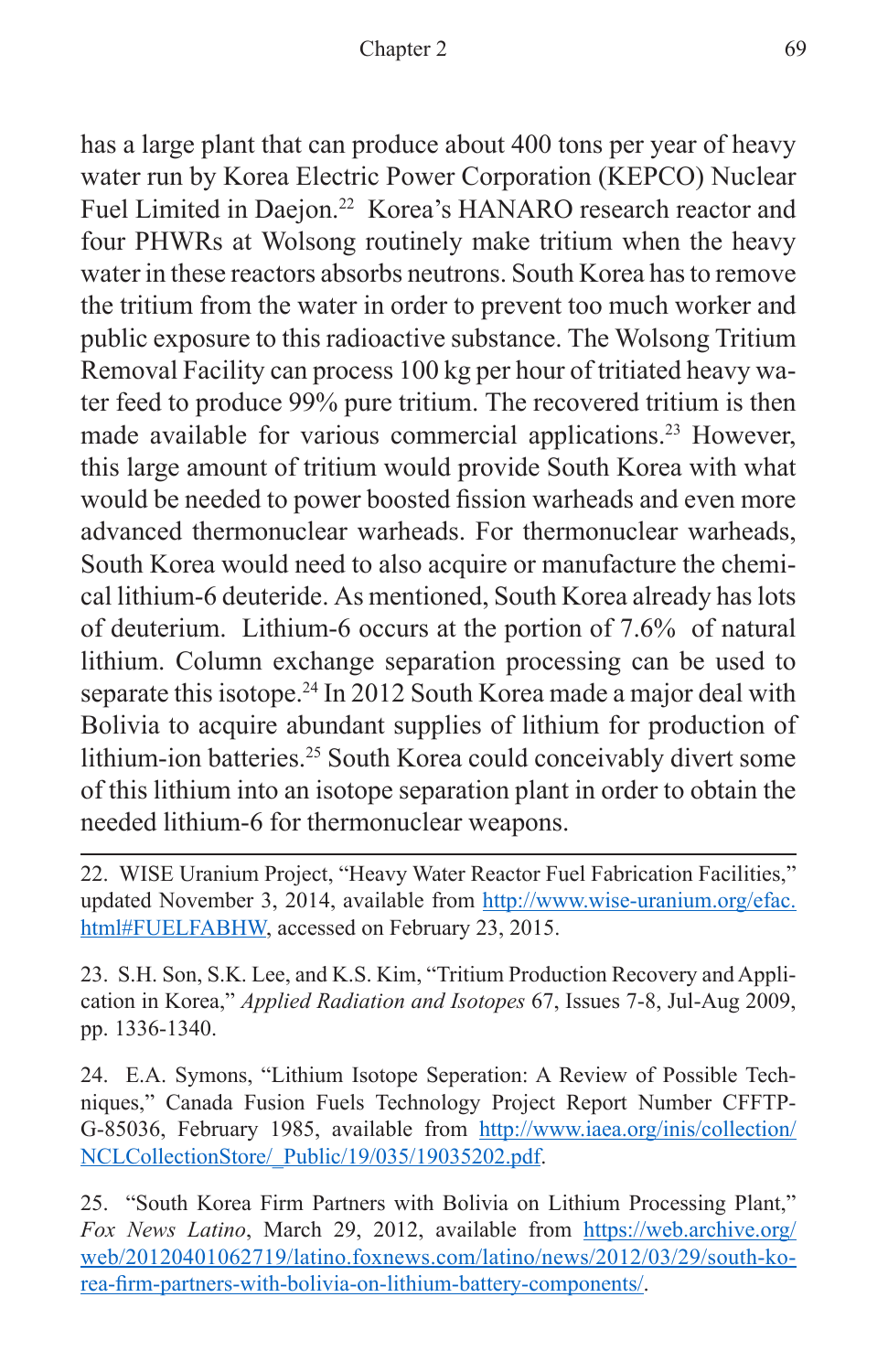# Designing Nuclear Warheads

Essential components for any successful nuclear warhead design include high-speed electronic triggers to signal the detonations of high-energy conventional explosives, the ability to shape the highenergy explosives, and of course, the capacity to manufacture reliable high-energy explosives. Advanced computers would also be helpful but not necessary given the fact that the earliest nuclear warheads did not require such computers; nonetheless, South Korea has very advanced computers. The other components are truly necessary, and South Korea has them available and could most likely readily adapt their non-nuclear applications to nuclear weapons use.

High-speed electronic triggers such as krytrons or sprytrons can operate in voltage ranges of two to 20 kilovolts and "can draw currents ranging from 10 to 100 kilo-amps. Pulse neutron tubes, used to precisely control the initiation of fission chain reactions, require voltages of 100 to 200 kilovolts, and currents in the ampere range. These currents must be turned on rapidly and precisely, timing accuracies of tens to hundreds of nanoseconds are required."26

Subject to export controls, krytrons were illegally acquired by Iraq, Pakistan, and North Korea for their nuclear weapons programs. David Albright, for example, cites a statement from A.Q. Khan, who headed Pakistan's nuclear black market, acknowledging that Pakistan received technical assistance from North Korea in acquiring and developing these electronic triggers.27 Krytrons have non-nuclear defense and civilian applications. For example, in 1976, the Agency for Defense Development (ADD) in the Republic of Korea purchased krytrons for the stated purpose of developing laser-range finders and identifiers for the South Korean Air Force. The ADD said that there were no other intended applications. The ADD, how-

<sup>26.</sup> John Pasley, "Pulse Power Switching Devices—An Overview," *Nuclear Weapons Archive,* May 8, 1996, available from [http://nuclearweaponarchive.org/](http://nuclearweaponarchive.org/Library/Pasley1.html) [Library/Pasley1.html,](http://nuclearweaponarchive.org/Library/Pasley1.html) accessed on February 23, 2015.

<sup>27.</sup> David Albright, "North Korean Miniaturization," *38 North*, February 13, 2013.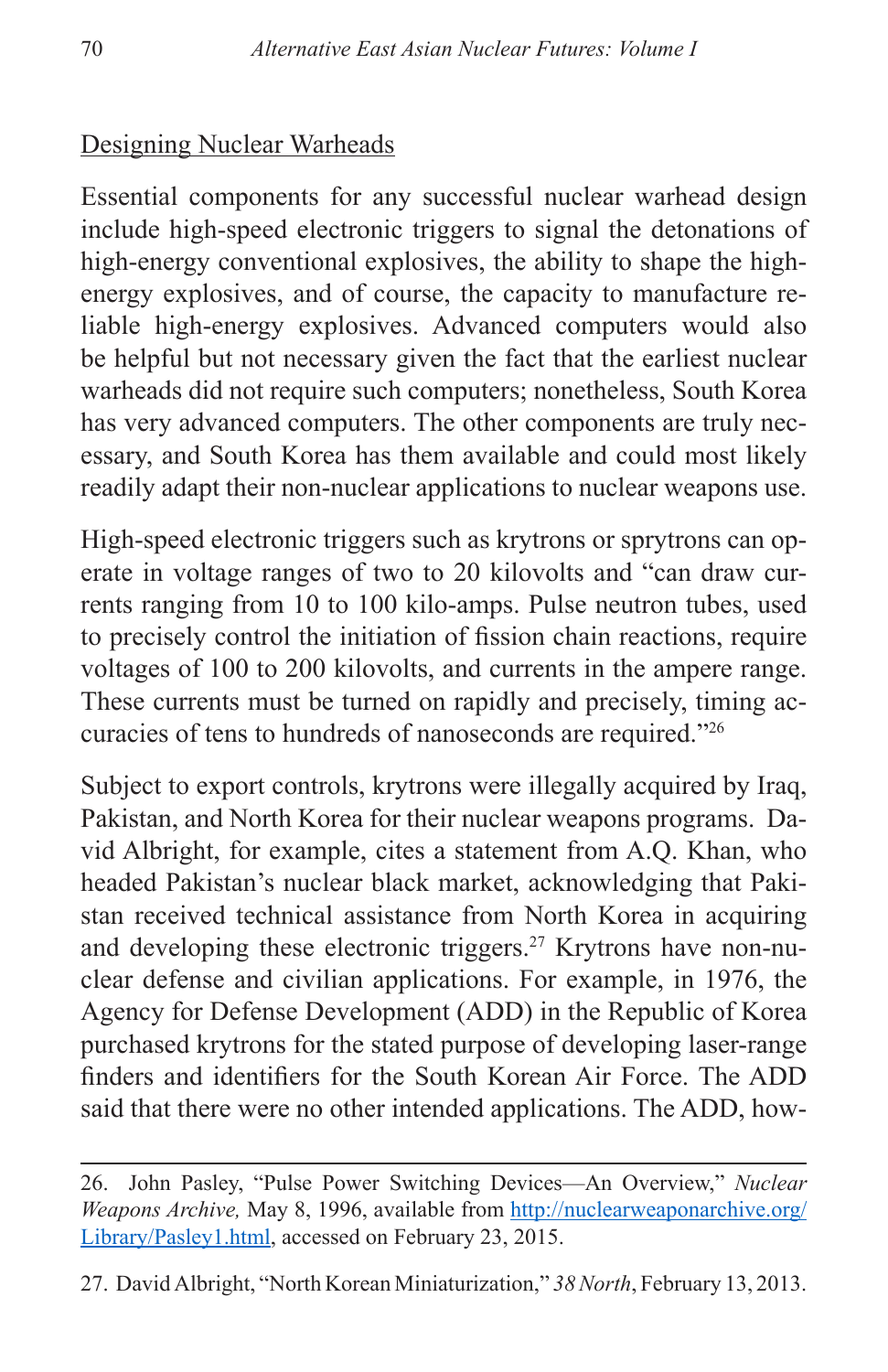ever, at that time had also been ordered by President Park Chunghee to work on creating a nuclear weapons program. More recently, in 1994, South Korea hosted an international conference in Daejeon, South Korea where a group of Japanese researchers presented a paper describing the use of a krytron for X-ray photography, which requires very high-speed switches. Thus, there is evidence that South Korea has had access to krytrons. However, the extent of South Korea's capability to manufacture these particular devices is not clear from open literature. More advanced types of this technology might be developed and manufactured in South Korea.

Electronic technology does not stand still especially in South Korea. In 1976, the Korean government founded and began funding the Korea Electrotechnology Research Institute (KERI), which is involved in numerous R&D projects, including advanced electrical grids, medical devices, high voltage direct current energy technologies, and nano-technologies. This government-supported research institute has hundreds of Ph.D. and master's level researchers with access to high quality manufacturing and testing facilities.<sup>28</sup> Conceivably, under the scenario being considered, the Korean government could task a small portion of these researchers with developing high-speed, high-voltage, high-current switches for nuclear weapons.

Another essential component of nuclear weapons is high-energy conventional explosives that can be shaped into forms that result in implosion shock waves. These shock waves would squeeze plutonium or HEU into super-critical dense shapes necessary for detonating a fission chain reaction. South Korea has world leading manufacturing capability for these types of explosives. In particular, Hanwha Corporation, which is headquartered in Seoul, can make the nuclear-weapon-usable high-energy conventional explosives HMX and RDX, which have been used to trigger nuclear ex-

<sup>28.</sup> Korea Electrotechnology Research Institute (KERI), "General Information," available from [www.keri.re.kr/html/en/sub01/sub01\\_010201.html,](www.keri.re.kr/html/en/sub01/sub01_010201.html) accessed on February 23, 2015.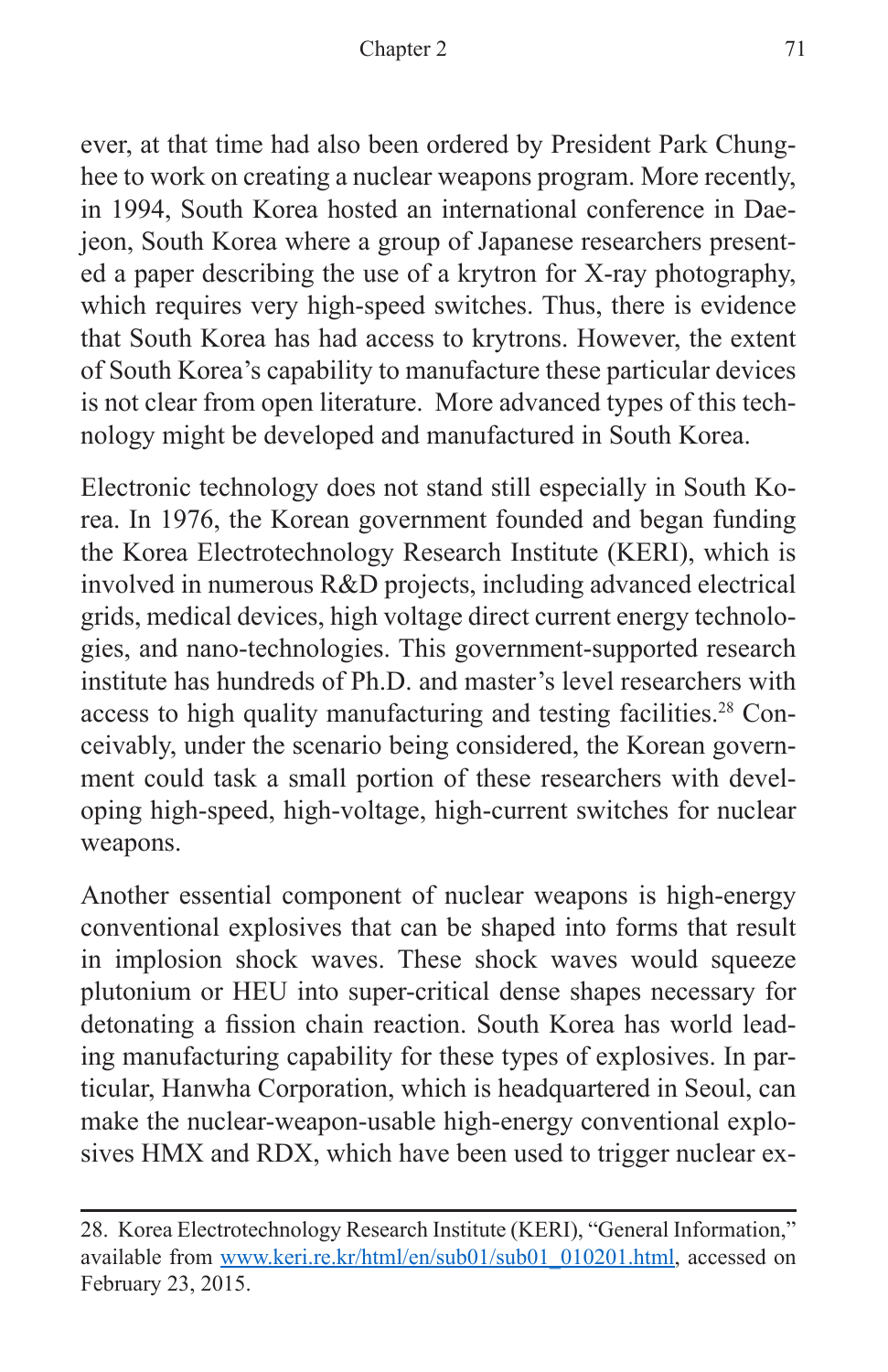plosions by rapidly compressing fissile material, as well as other high-energy conventional explosives.<sup>29</sup> While Hanwha presently manufacturers these types of explosives for non-nuclear military applications, it would not take much effort to retool for nuclear weapon applications. Hanwha was founded in 1952 and was then called the Korea Explosives Company. In 1974, the government designated it as "a national defense firm."30 This was during the time of the Park Chung-hee administration. Hanwha also manufactures explosives and related technologies for commercial applications as well as for the defense sector. This company is recognized as a global leader in its field and can reliably manufacture high quality explosives.

Combining the essential components together, the South Korean government could assign a highly trained group of Korean engineers (of which Korea has many) to design reliable nuclear warhead designs. They would likely first simulate their designs on advanced computers. Then once they have promising designs, they could potentially use explosive test facilities at Hanwha's testing facilities for conventional explosives to test how surrogate nuclear material such as depleted uranium would behave in the designs. A successful run of non-fissile material tests would give further confidence that the designs work.

Then the government would be faced with a decision to conduct one or more nuclear tests. For fission weapons or even boosted fission weapons such tests might not be needed, especially with the confidence that would result from a set of successful non-nuclear tests. It would be next to impossible to hide the seismic signals from nuclear tests given the extensive detection network operated by the Com-

30. Hanwha Corporation, "History," available from [http://www.hanwha.com/en/](http://www.hanwha.com/en/about_hanwha/history.html) about hanwha/history.html, accessed on October 17, 2016.

<sup>29.</sup> Hanwha Corporation, "Advanced Ammunitino," available from [http://www.](http://www.hanwhacorp.co.kr/eng/defense/business/area2_1.jsp) hanwhacorp.co.kr/eng/defense/business/area2 1.jsp, accessed on October 17, 2016. The exact names for HMX and RDX are subject to speculation and originated in secret military programs during World War Two. HMX has sometimes been written as High Melting Explosive, and RDX as Research Department Explosive.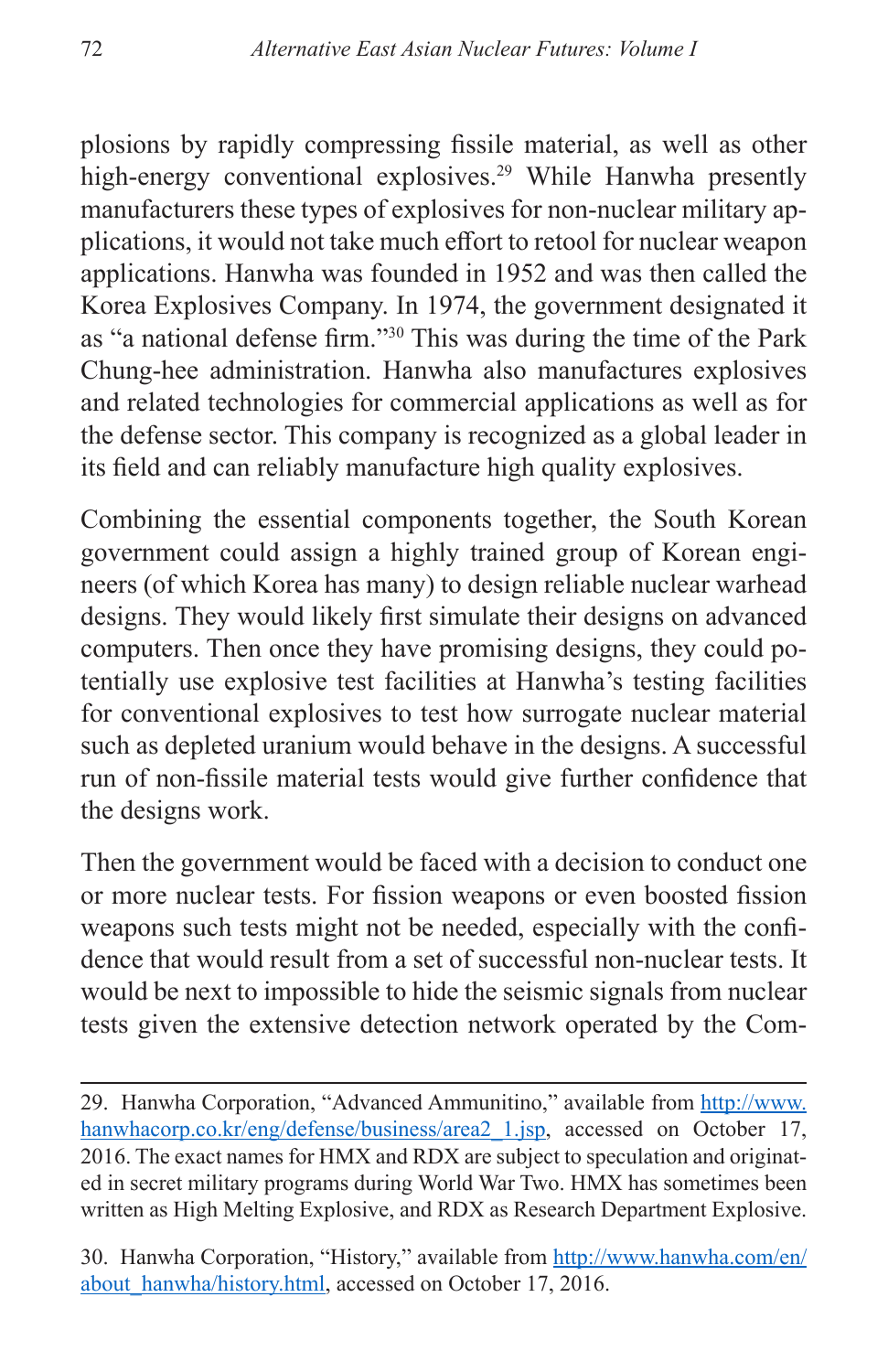prehensive Test Ban Treaty Organization. At this point in the development, the government could decide to be content with doing a series of subcritical tests or to declare its nuclear capability with nuclear yield tests. Plausibly, South Korea would want to signal to North Korea and possibly other states that it had this capability, and Seoul would likely announce that it had left the Non-Proliferation Treaty citing supreme national interests.

# Leveraging Strategies and Deployments for the First Nuclear Bombs

The first few nuclear bombs could be considered "diplomatic" bombs that would be directed toward announcing South Korea's arrival in the nuclear-armed club.<sup>31</sup> A major motivation could be to signal the United States that Washington needs to seriously engage in denuclearizing North Korea. If this is one of the South's major motivations for pursuing nuclear weapons, it will then have to be willing to bargain away its new nuclear arsenal in exchange for denuclearizing the North. In this sense, these weapons would be diplomatic nuclear bombs. Another motivation would be to signal to Japan and China that South Korea is nuclear-armed or at least nuclear-capable with essentially a bomb-in-the-basement if it pursues trading away its newly acquired nuclear arms.

Assuming that the diplomatic ploy vis-à-vis North Korea does not pan out, then the South would most likely move to build up its nuclear arsenal with the types of capabilities that would deter the North and would provide battlefield capabilities against the North. This action would help fuel a nuclear arms race in East Asia that the ROK would then further respond to, spiraling to more nuclear arms to the other states. North Korea, in particular, would feel compelled to respond with further buildup putting pressure on Japan and South Korea and potentially leading to China to ramp up, then

<sup>31.</sup> Personal communication with Henry Sokolski, who created this term, February 2014.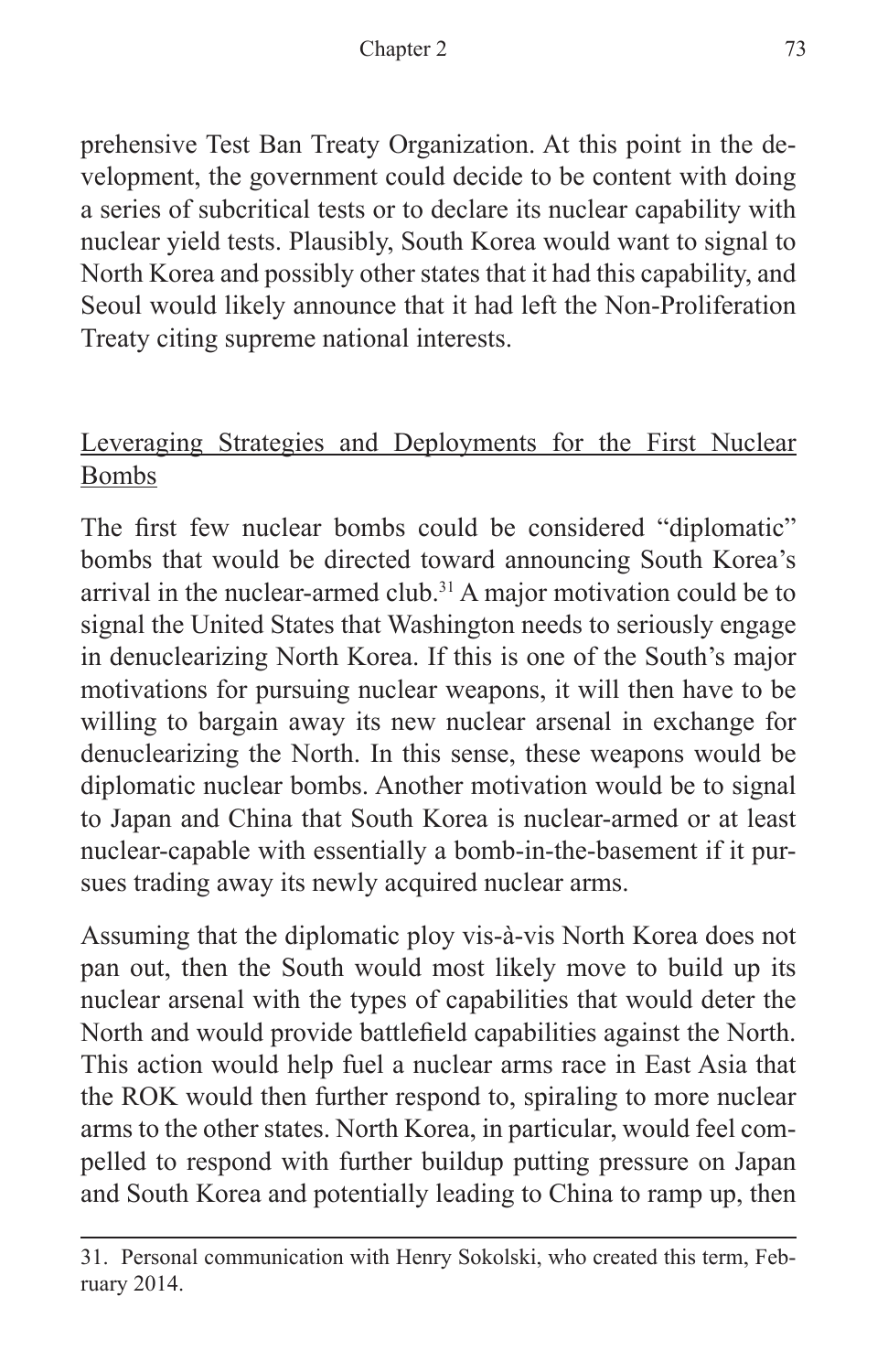pressuring India and Russia. More Russian and Chinese nuclear arms could push the United States to consider more arms depending on the amount of buildup and types of arms deployed, or at least to halt additional nuclear arms reductions.

What would the ROK's nuclear weapon systems consist of? Seoul might consider a back-to-the-future strategy in which it could reproduce or emulate the types of nuclear weapons the United States had deployed in and around the Korean Peninsula during the Cold War. In recent years, some South Korea political leaders have called for the redeployment of U.S. tactical nuclear weapons, for example.

In 1957 Secretary of State John Foster Dulles convinced President Dwight Eisenhower to approve stationing of U.S. nuclear weapons in South Korea. The United States first deployed in January 1958 280-mm nuclear cannons and Honest John nuclear-tipped missiles. In 1959, the United States positioned a squadron of nuclear-armed Matador cruise missiles with up to a 1,000-kilometer range in South Korea. " By the mid-1960s Korean defense strategy was pinned on routine plans to use nuclear weapons very early in any new war. As a 1967 Pentagon war game script put it, 'The twelve ROKA and two U.S. divisions in South Korea had … keyed their defense plans almost entirely to the early use of nuclear weapons.""32

By the 1980s, the United States had a multi-pronged nuclear use plan for U.S. forces in Korea. According to scholar of modern Korea, Bruce Cumings, based on a briefing by a former commander of U.S. Forces in Korea:

> The United States planned to use tactical nuclear weapons in the very early stages of the outbreak of war, if large masses of North Korean troops were attacking south of the DMZ. This he contrasted with the established strategy in Europe, which was to delay an invasion with conventional weapons and then

<sup>32.</sup> Bruce Cumings, *Korea's Place in the Sun: A Modern History*, New York: W.W. Norton & Company, 1997, pp. 479-480.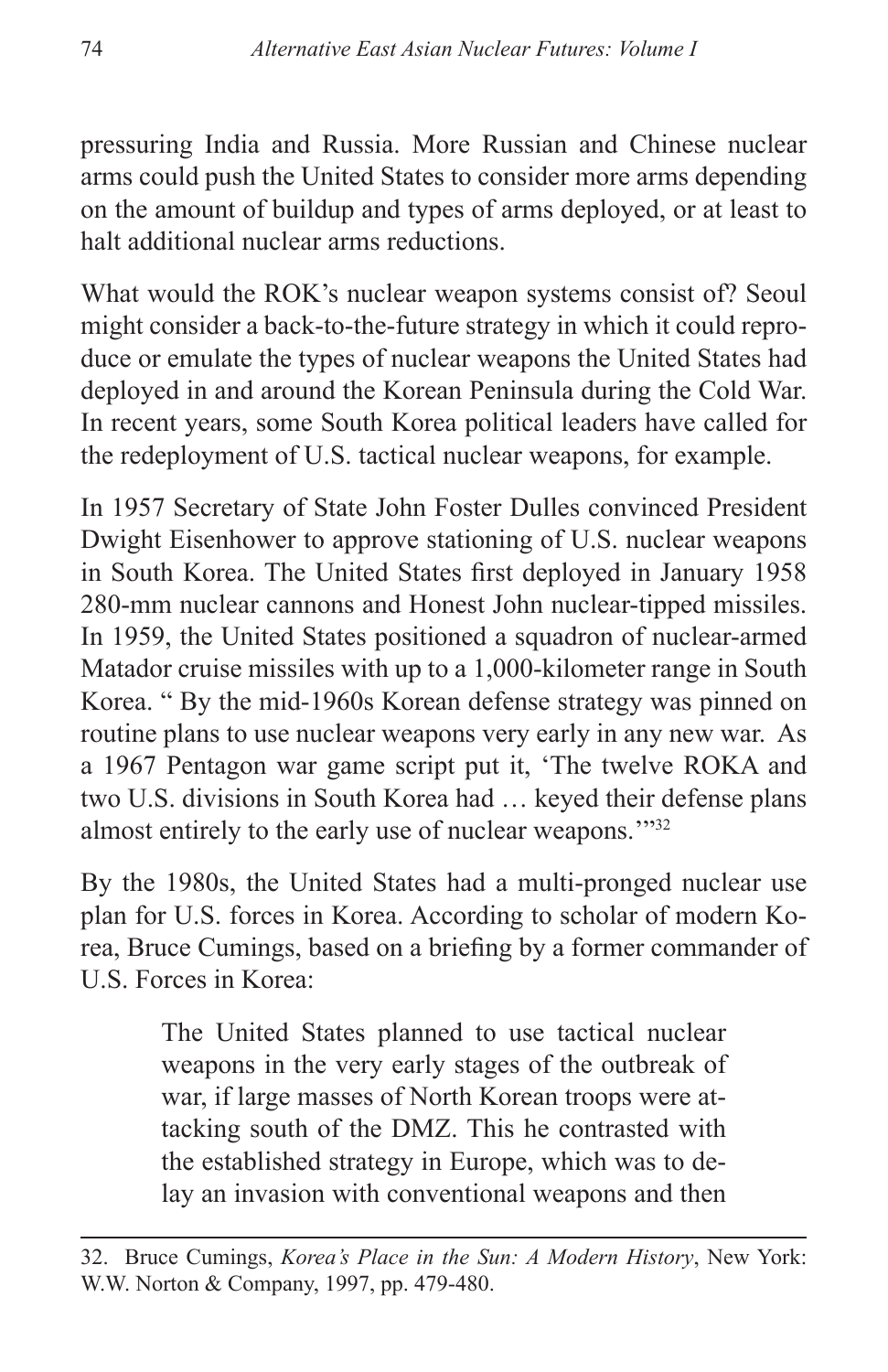use nuclear weapons only if necessary to stop the assault… The 'Air-Land Battle' strategy developed in the mid-1970s called for early, quick deep strikes into enemy territory, again with the likely use of nuclear weapons, especially against hardened underground facilities … Neutron bombs—or 'enhanced radiation' weapons—might well be used if North Korean forces occupied Seoul, in order to kill the enemy but save the buildings.<sup>33</sup>

However, today and for the foreseeable future, an early-use tactic could result in the North's use of nuclear weapons. In the Cold War, the North was not nuclear-armed. Nonetheless, the South would likely consider or even decide to deploy nuclear weapon systems that can provide multiple roles such as air defense against swarms of North Korean aircraft, ground defense against massive tank formations, mining of harbors, mining parts of the DMZ, and striking the North's missile bases and aircraft bases. The neutron bomb option could be appealing especially in a situation in which Seoul or other densely populated South Korean cities are evacuated and the South then wants to kill off occupying North Korean forces. Therefore, strategic deterrence alone in which the South could hold at risk the North's leadership would arguably not be sufficient in a scenario in which the North continues to build up its nuclear arms and the South perceives the need to have its own nuclear arms because it cannot rely exclusively on the United States.

# Mating Warheads to Delivery Vehicles

South Korea already has several types of weapon systems that could be modified without too much effort to deliver nuclear warheads. Since the late 1970s, the ROK has been moving forward with acquiring and developing ballistic and cruise missiles as a counter to North Korea as well as obtaining modern fighter-bomber aircraft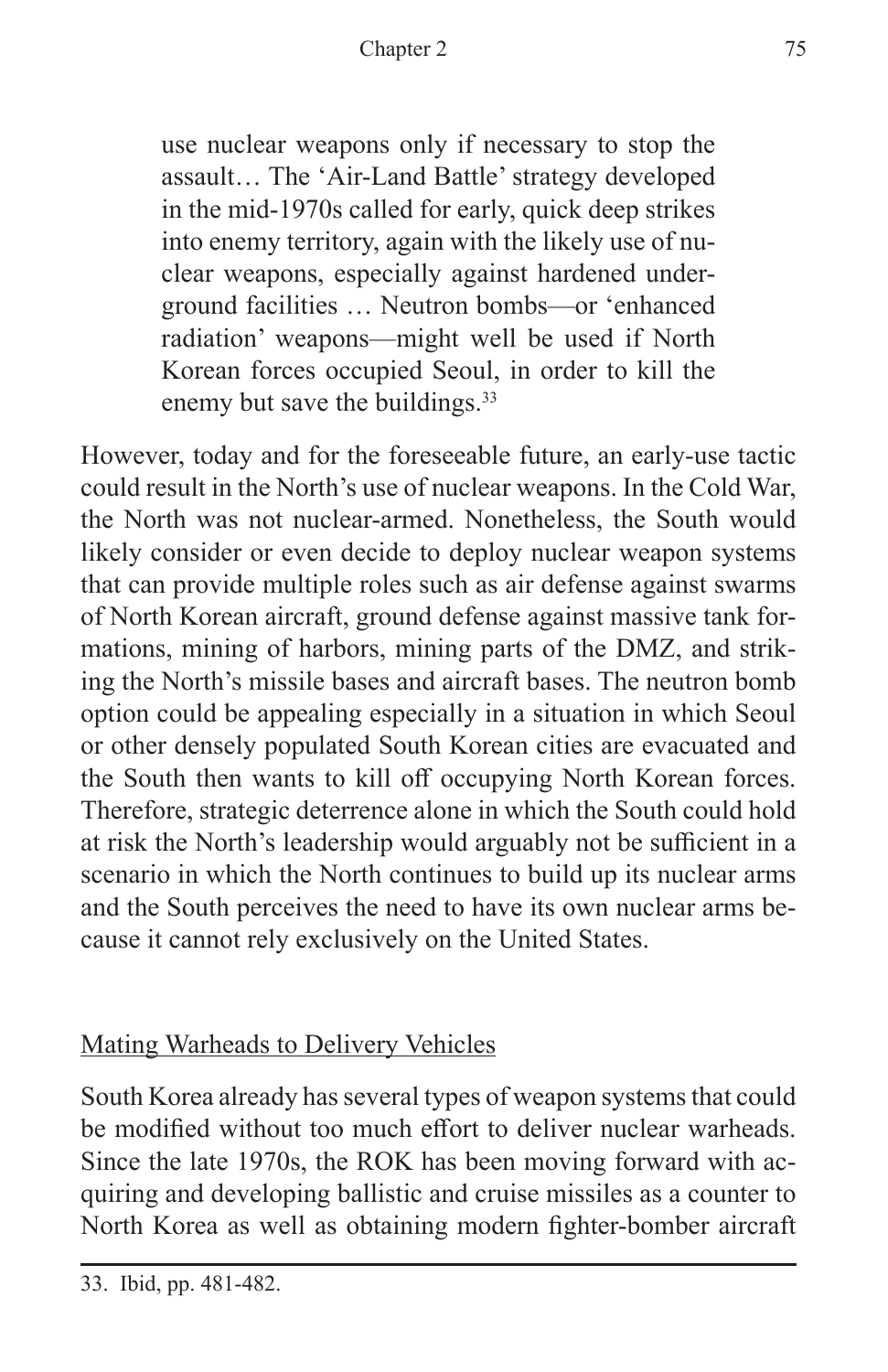with aircraft types that can be nuclear-capable. While the United States for many years was opposed to the ROK having long-range missiles and kept the range and payload limited to 300 kilometers and 500 kilograms, South Korea has been able to argue that it needs longer-range missiles for its own defense. In October 2012, Seoul received U.S. agreement to allow the ROK to make ballistic missiles with ranges and payloads that would exceed the Missile Technology Control Regime guidelines of 300 km range and 500 kg payload. The new range and payload limits are 800 kilometers and 500 kilograms and shorter-range missiles can carry up to 2,500 kilograms payload. The agreement also allows the ROK to possess drones that can carry up to 2,500 kilograms of weapons and reconnaissance equipment.34 The new range limitation was expressly intended to give the South the capability to hit all potential targets in the North but not pose a significant threat to China or Japan.

In the late 1970s, South Korea reverse engineered the U.S. Nike-Hercules surface-to-air missile. The Nike-Hercules was originally designed and intended for air defense roles. This missile was equipped with either a high explosive conventional fragmentation warhead or a nuclear warhead. The first nuclear warhead was the W7 with two yields in the X1 and X2 models: 2 kilotons or 40 kT. This was soon replaced by the boosted fission warhead designated W31 with variable yields of  $2$  kT,  $20$  kT, and  $40$  kT.<sup>35</sup>

While mostly for a surface-to-air role, the Nike-Hercules could also be employed in a surface-to-surface mode, delivering either conventional or nuclear warheads against enemy targets on the ground. For example, a nuclear-armed Nike-Hercules could be directed against enemy tank formations. North Korea has been investing in more advanced T-72 Soviet-based tanks to replace its aging tanks. A nu-

<sup>34.</sup> Choe Sang-hun, "U.S. Agrees to Let South Korea Extend Range of Ballistic Missiles," *The New York Times*, October 7, 2012.

<sup>35.</sup> Nuclear Weapon Archive, "Complete List of All U.S. Nuclear Weapons," updated October 14, 2006, available from [http://nuclearweaponarchive.org/Usa/](http://nuclearweaponarchive.org/Usa/Weapons/Allbombs.html) [Weapons/Allbombs.html](http://nuclearweaponarchive.org/Usa/Weapons/Allbombs.html), accessed on February 23, 2015.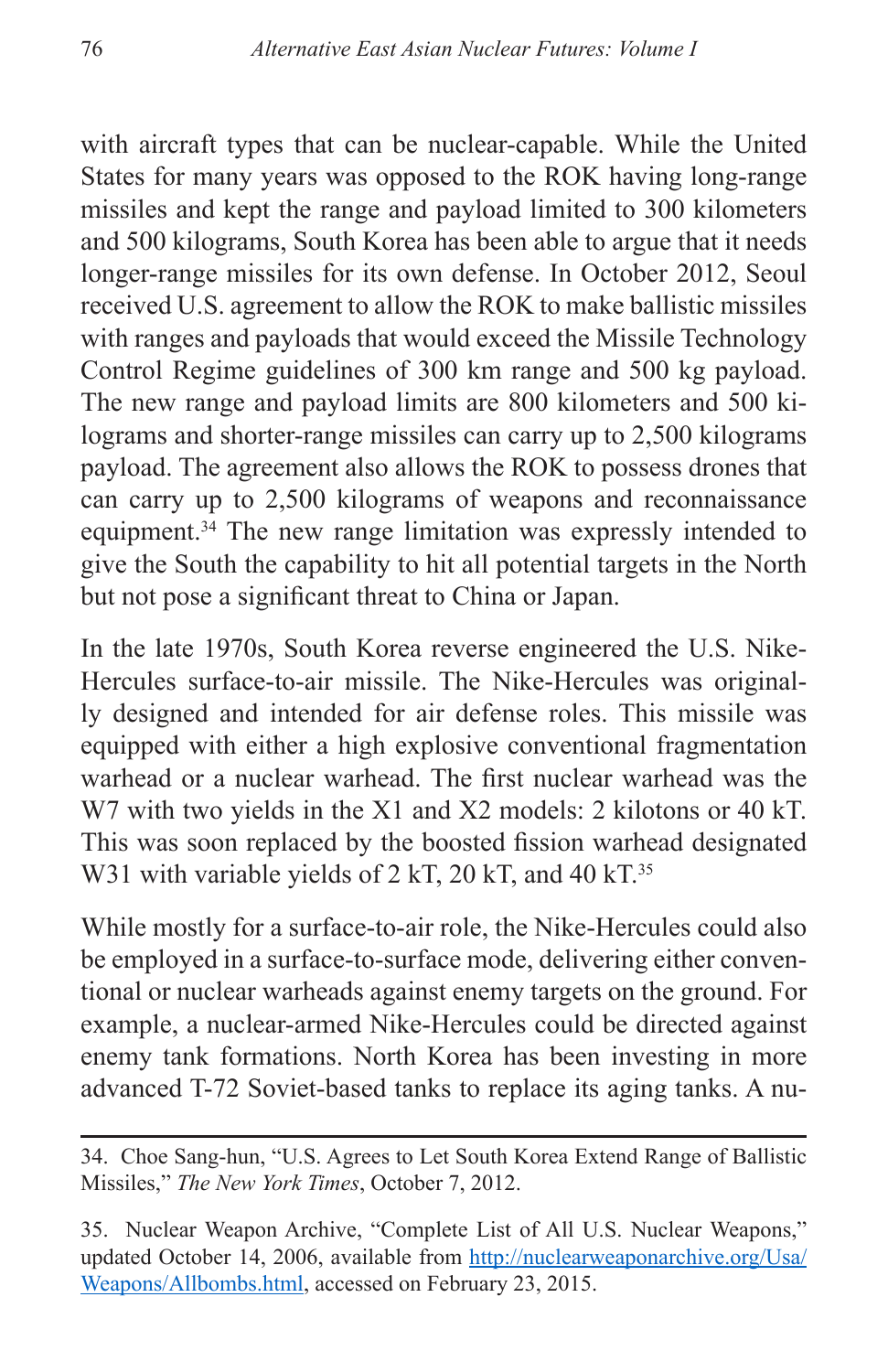clear-armed South Korea would consider potential use of tactical nuclear arms to stop North Korean tanks from crossing the DMZ. For air-based targets, the nuclear-armed Nike-Hercules was intended to strike against swarms of aircraft such as Russian bombers launched from Cuba against the Southern United States. For South Korea, this air defense weapon could help defend against swarms of North Korea fighter-bomber aircraft.

The ROK's decades long experience with mastering missile technology via reverse engineering as well as indigenous technologies has resulted in Hyunmoo ballistic and cruise missiles. The Hyunmoo-1 and 2 ballistic missiles and the Hyunmoo-3 cruise missiles could carry upwards of 500 kg warheads. The Hyunmoo-1 has a range of only 180 km while the Hyunmoo-2 has a longer range of 500 km with the 2B variant. It is a two-stage rocket with the first stage based on the Nike-Hercules. The missile uses an inertial guidance system. With the new extended range missile agreement, the ROK will further boost the capabilities of these delivery systems to 800 km.

The Hyunmoo-3 cruise missile is patterned after the U.S. Tomahawk cruise missile. The Hyunmoo-3C variant has a reported extended range of 1,500 km. With a global positioning system (GPS) guidance system, the ROK could have precision strike capabilities to target the North's command and control with either conventional explosives or low-yield nuclear weapons. High-precision strike thus allows the ROK to try to limit the collateral damage by permitting lower yields to achieve the intended mission. Indeed, the ROK Air Force has recently admitted that the Hyunmoo-3C has GPS guidance and "can fly through a window to hit a target."<sup>36</sup>

For a first-generation or somewhat more advanced plutonium implosion weapon, the ROK could use gravity bombs coupled to nuclear-capable F-15 and F-16 aircraft. In particular, the ROK has

<sup>36.</sup> Bradley Perrett, "South Korea Works on New Missile Technology," *Aviation Week,* June 1, 2012, available from [http://aviationweek.com/awin/south-korea](http://aviationweek.com/awin/south-korea-works-new-missile-technology)[works-new-missile-technology](http://aviationweek.com/awin/south-korea-works-new-missile-technology), accessed on February 23, 2015.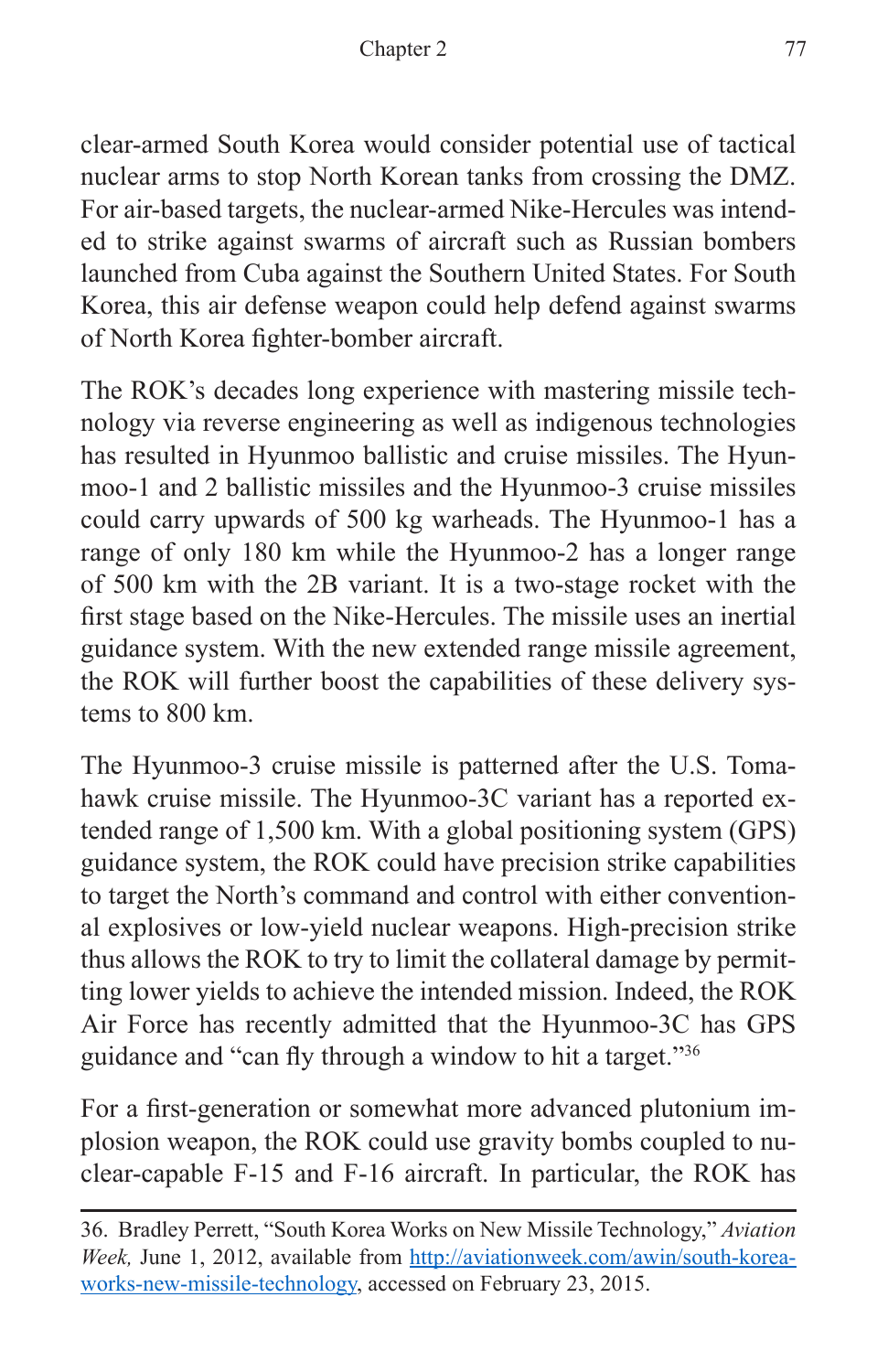received from the United States 61 F-15K Slam Eagles and 180 F-16s. Both types of aircraft have the range and payload to strike targets throughout North Korea. But in recent years, the ROK Air Force has expressed concern that the upgraded version of the F-15 built by Boeing would not have adequate stealth capabilities to penetrate North Korean airspace. Consequently, South Korea decided not to purchase these newer planes but also turned down Lockheed Martin's highly stealthy  $F-35$  due to the high cost.<sup>37</sup> Instead, South Korea has been trying to develop its own advanced stealth fighterbomber designated the KF-X. This plane's development, however, has experienced significant technical difficulties, and it is unclear whether the ROK can successfully develop the KF-X without substantial foreign assistance. Since 2009, the ROK has been upgrading the capabilities of its KF-16s, which are the Korean variant of the  $F-16.38$ 

#### *Scenario Two: Encirclement*

In this scenario, South Korea has to contend with not just nuclear threats from North Korea but has to deter Chinese and Japanese nuclear forces. In effect, South Korea would be encircled by nucleararmed states. The ROK would have more perceived need for a secure second-strike nuclear force to deal with threats from more than one nuclear-armed state.

Some South Korean defense analysts have expressed deep concern about how to deter China from encroaching onto the Korean Peninsula in the event of a collapse of the North Korean regime.<sup>39</sup> This is

37. Brendan McGarry, "Boeing Loses South Korean Fighter Contest," *DODbuzz*, September 24, 2013, available from [www.dodbuzz.com/2013/09/24/boeing-los](www.dodbuzz.com/2013/09/24/boeing-loses-south-korean-fighter-contest/)[es-south-korean-fighter-contest/](www.dodbuzz.com/2013/09/24/boeing-loses-south-korean-fighter-contest/)*.*

38. "South Korea Launches KF-16 Fighter Fleet Upgrades," *defenseindustrydaily.com*, November 13, 2014, available from [www.defenseindustrydaily.com/](www.defenseindustrydaily.com/south-korea-looking-to-upgrade-its-kf-16s-05404/) [south-korea-looking-to-upgrade-its-kf-16s-05404/.](www.defenseindustrydaily.com/south-korea-looking-to-upgrade-its-kf-16s-05404/)

39. Personal communication in January 2005 when the author was in Seoul.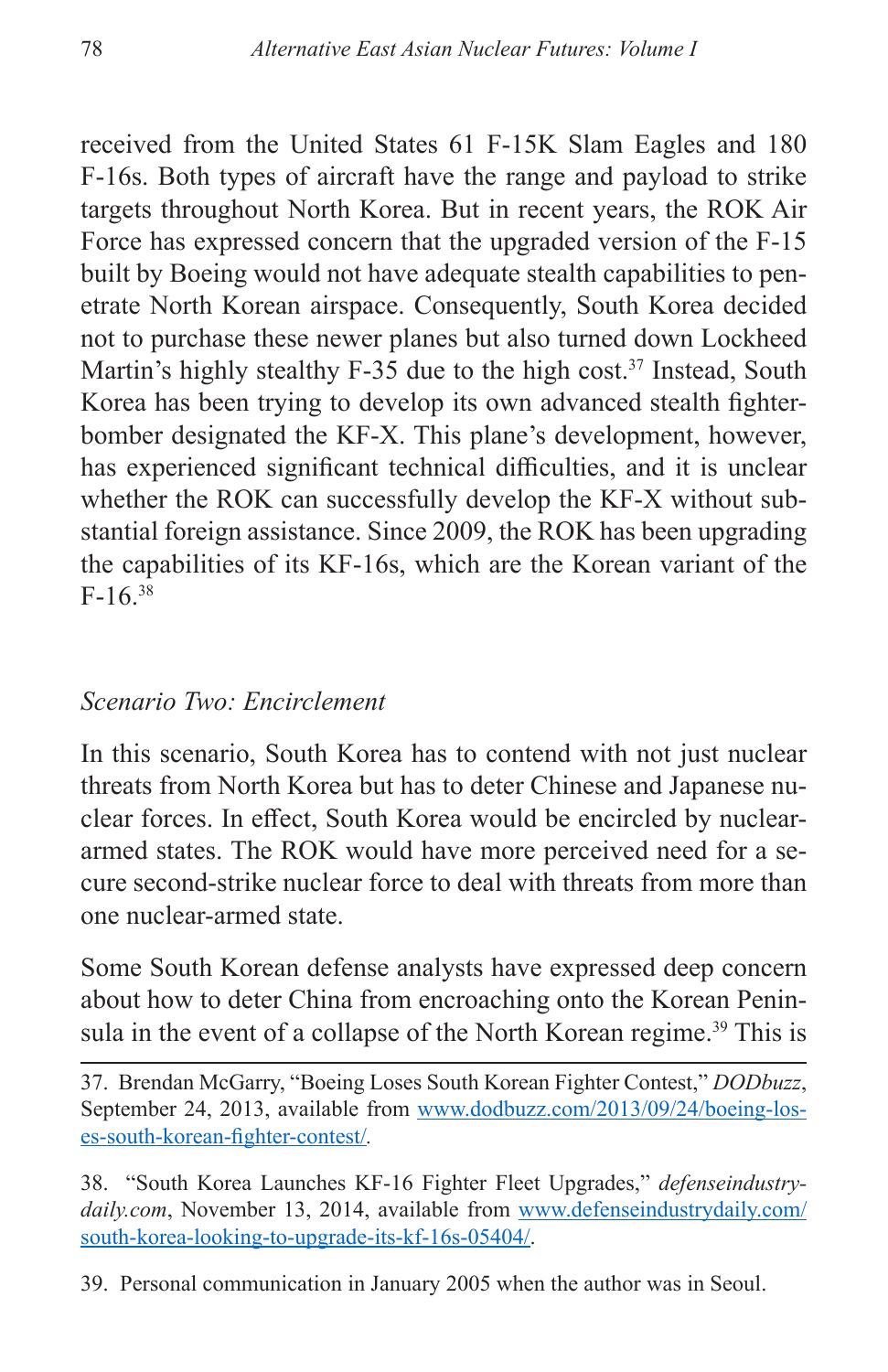not farfetched because the PLA did cross the Yalu River into North Korea to save the Kim Il Sung regime during the Korean War. One of Beijing's greatest fears is that millions of North Korean refugees would flood into Manchuria. Thus, China highly values stability on the Korean Peninsula to such an extent that it has not pushed Pyongyang very hard on denuclearizing. Ironically, this stance might spark the very development China would not want: South Korea with nuclear arms.

Because South Korea has a relatively small land area (about the size of Virginia), it would likely move toward deployment of nuclear weapons at sea on submarines. The submarines would not necessarily have to be nuclear-powered. There would have to be at least one submarine continuously at sea. Because submarines require major overhauls every decade or so and periodic maintenance every year, the ROK would want more than one nuclear-armed submarine. Also, due to concerns about anti-submarine warfare, the ROK would want more than one submarine at sea. Perhaps the ROK's submarine requirements could be set at a minimum of four or five advanced ships and could eventually climb even higher depending on arms race scenarios and military assessments. The point is that once the ROK ventures down the nuclear-armed submarine path, it could find itself feeling naval service pressure for more and more such ships. However, reliable and stealthy submarines would help buttress the ROK's second-strike capability.

The ROK Navy (ROKN) has made significant investments and advancements in its submarine capabilities in the past ten years. It has upgraded its submarine fleet to acquire more advanced 1,800 ton displacement air independent propulsion ships that can stay submerged for two weeks in an ultra-quiet mode to prevent detection. These Type 214 class submarines, also known as the *Won-il* class, have the ISUS 90 combat battle management system, which can track up to 300 targets. These submarines carry cruise missiles for ship-to-land precision strike capability and have a deep diving depth of 400 meters with speeds upwards of 20 knots. The submarine can reportedly travel from Korea to Hawaii roundtrip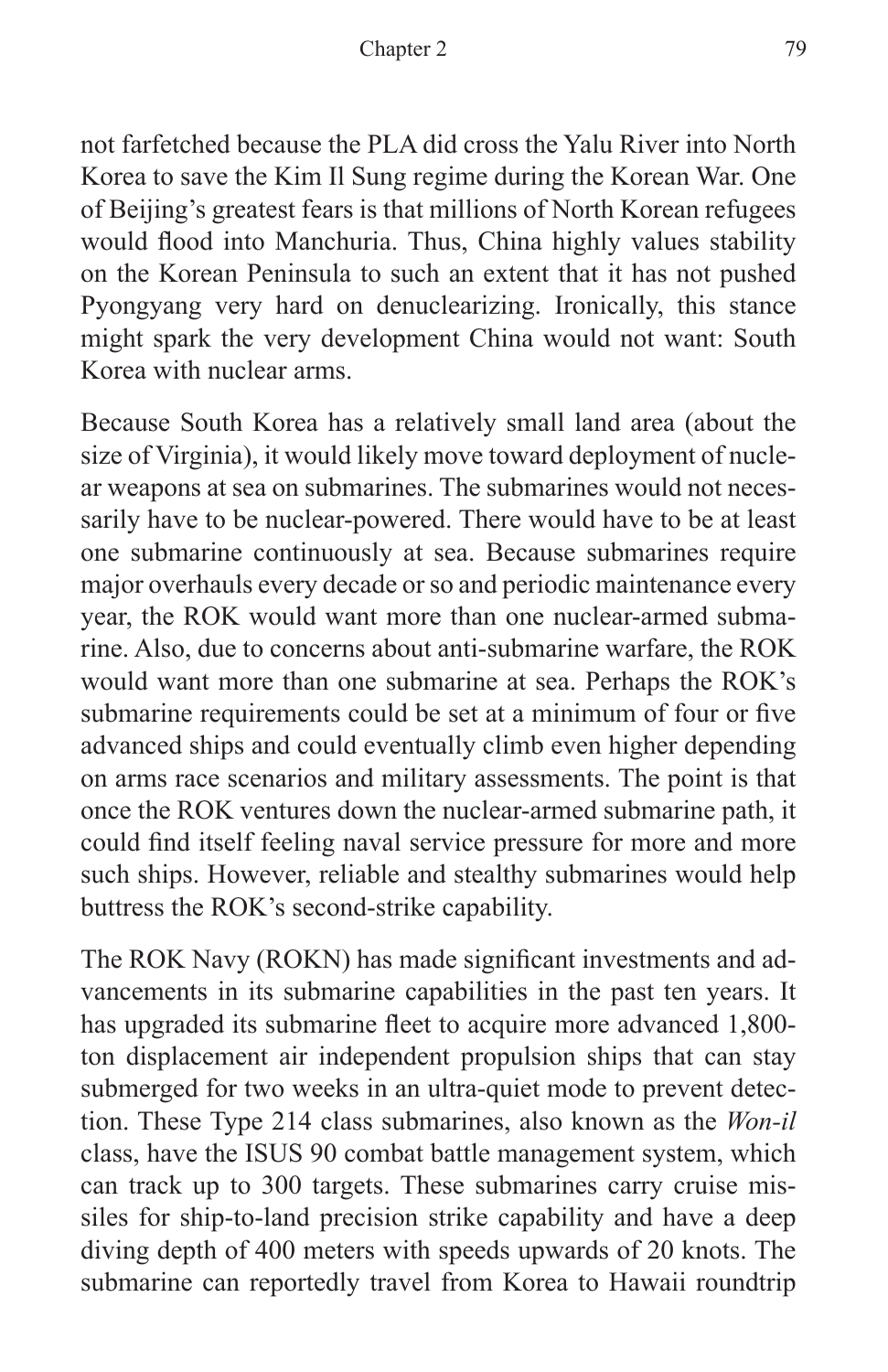without refueling. The launch in August 2013 of the *Kim Jwa-jin* submarine in this class was accompanied by patriotic fanfare and a pointed message by President Park Geun-hye, who said, "I will not tolerate any kind of attempts at damaging our national interests and maritime sovereignty." This ship was specifically named for a Korean independence fighter. The previous ship in this class was also named after another independence fighter. The naming and rhetoric seem directed at Japan and appear to show that the ROK will never again be humiliated by colonial subjugation.<sup>40</sup>

The ROKN has plans for even more advanced submarines that might have vertical launch capability to allow ballistic missiles to be carried and fired. This 3,000-ton displacement ship will have even more capability to stay submerged longer than two weeks. It is reported that this submarine will have an even longer operational range than the Type 214 class. According to a report published by the Nuclear Threat Initiative, this submarine will have effects on Korea's strategic environment because the projected capabilities seem well suited to targeting China and Japan.<sup>41</sup> The first of this class is planned for 2018, but the schedule might slip.

While South Korea has in the past few years been working on extending the range of its ballistic and cruise missiles, the current extended ranges would likely not be sufficient to strike targets in China and Japan. The distance between Seoul and Beijing is 955 kilometers and between Seoul and Tokyo is 1,155 kilometers. South Korea might want even longer-range missiles to threaten Chinese targets beyond Beijing, which is relatively close to South Korea. As mentioned earlier, the *Hyunmoo-3C* cruise missile has a range of 1,500 kilometers and thus could hold at risk Tokyo, but the *Hyunmoo-2* ballistic missiles are yet to go beyond 500 kilometers. To make lon-

<sup>40.</sup> Zachary Keck, "South Korea Goes 'All In' on Submarines," *The Diplomat*, August 17, 2013.

<sup>41.</sup> Nuclear Threat Initiative, "South Korea Submarine Capabilities," July 13, 2013, available from [www.nti.org/analysis/articles/south-korea-submarine-capa](www.nti.org/analysis/articles/south-korea-submarine-capabilities/)[bilities/](www.nti.org/analysis/articles/south-korea-submarine-capabilities/), accessed on February 24, 2015.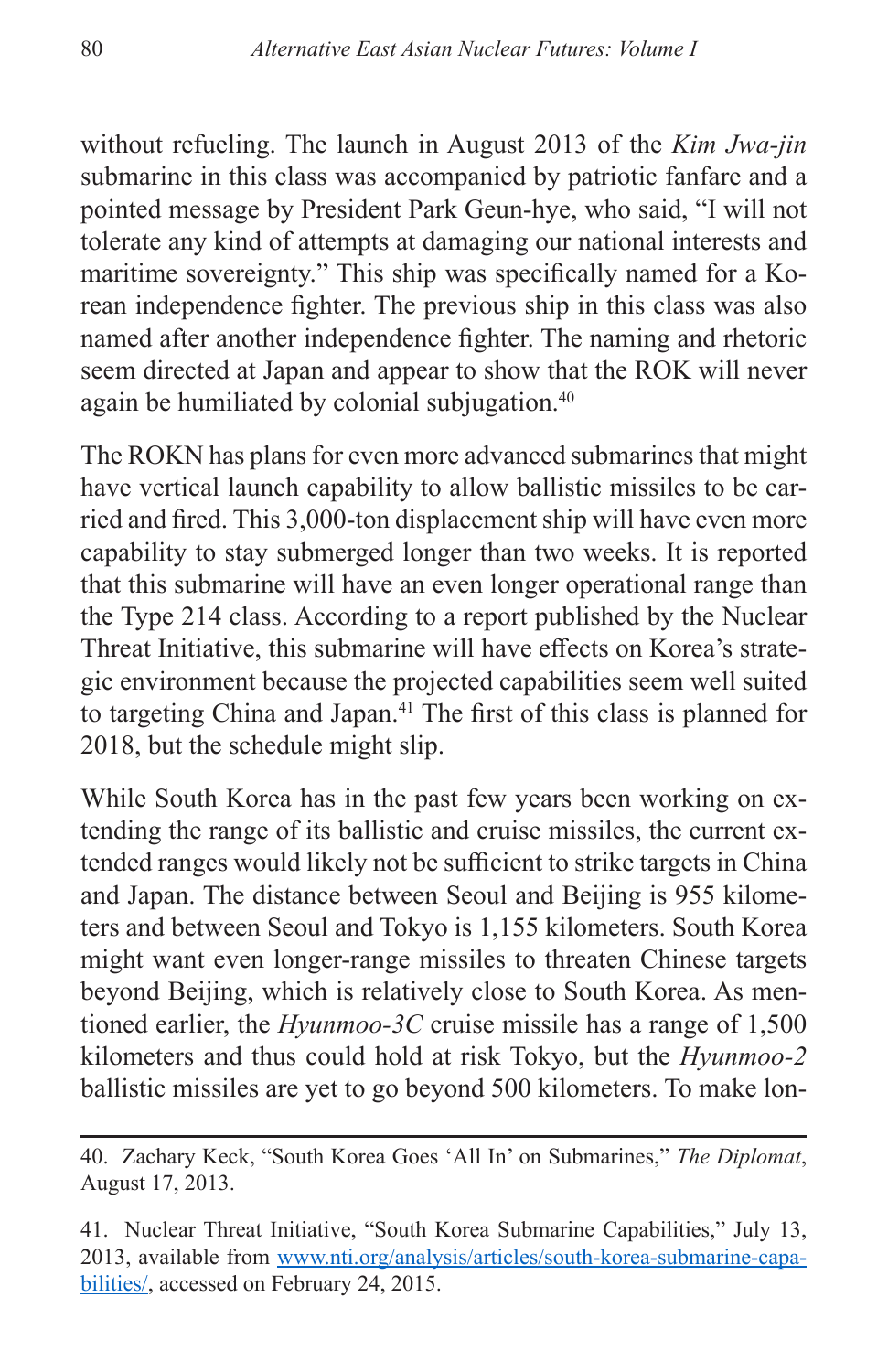ger range ballistic missiles, South Korea could try to leverage its emerging space launch capabilities that have been recently demonstrated in a successful satellite launch.<sup>42</sup>

As mentioned in the first scenario, the ROK Air Force has nuclear capable fighter planes, but to ensure that the F-15s and F-16s could hit targets outside the Korean Peninsula, the ROK will need air refueling tanker planes as well as early warning aircraft to give advanced warning of enemy fighter interceptors. The ROK has already been moving in this direction with the acquisition of four aerial tankers from 2017-2019. The goal is to have the endurance of the KF-16 increased by 70 minutes and the F-15K by 90 minutes.43 For early warning capabilities, in 2011 and 2012, the ROK Air Force obtained four Peace Eye aircraft from Boeing based on the Boeing 737 AEW&C aircraft. The ROK is also planning on placing more reconnaissance satellites in orbit that could help with surveillance, targeting, and early warning.

#### *Scenario Three: The Enemy of My Enemy is My Friend*

In this scenario, Japan and South Korea decide to cooperate in a mutual defense pact to acquire nuclear weapons. For similar reasons, they both feel growing nuclear and missile threats from North Korea. For different reasons, they fear nuclear-armed China with increasingly advanced conventional and asymmetric warfare capabilities. Admittedly, this scenario might strike many defense analysts as farfetched given the historical and present day animosity between Japan and the ROK. But if both feel abandoned by the United States or at least feel that the U.S. defense posture is weakening, then mutual vulnerability might conceivably drive Seoul

<sup>42.</sup> Miriam Kramer, "South Korea Launches Rocket in 1st Space Success," Space.com, January 30, 2013, available from [www.space.com/19553-south-ko](www.space.com/19553-south-korea-launches-naro-rocket-satellite.html)[rea-launches-naro-rocket-satellite.html](www.space.com/19553-south-korea-launches-naro-rocket-satellite.html).

<sup>43.</sup> Jung Sung-Ki, "S. Korea to Extend Range of Jets with Aerial Tankers," *Defense News*, October 18, 2013.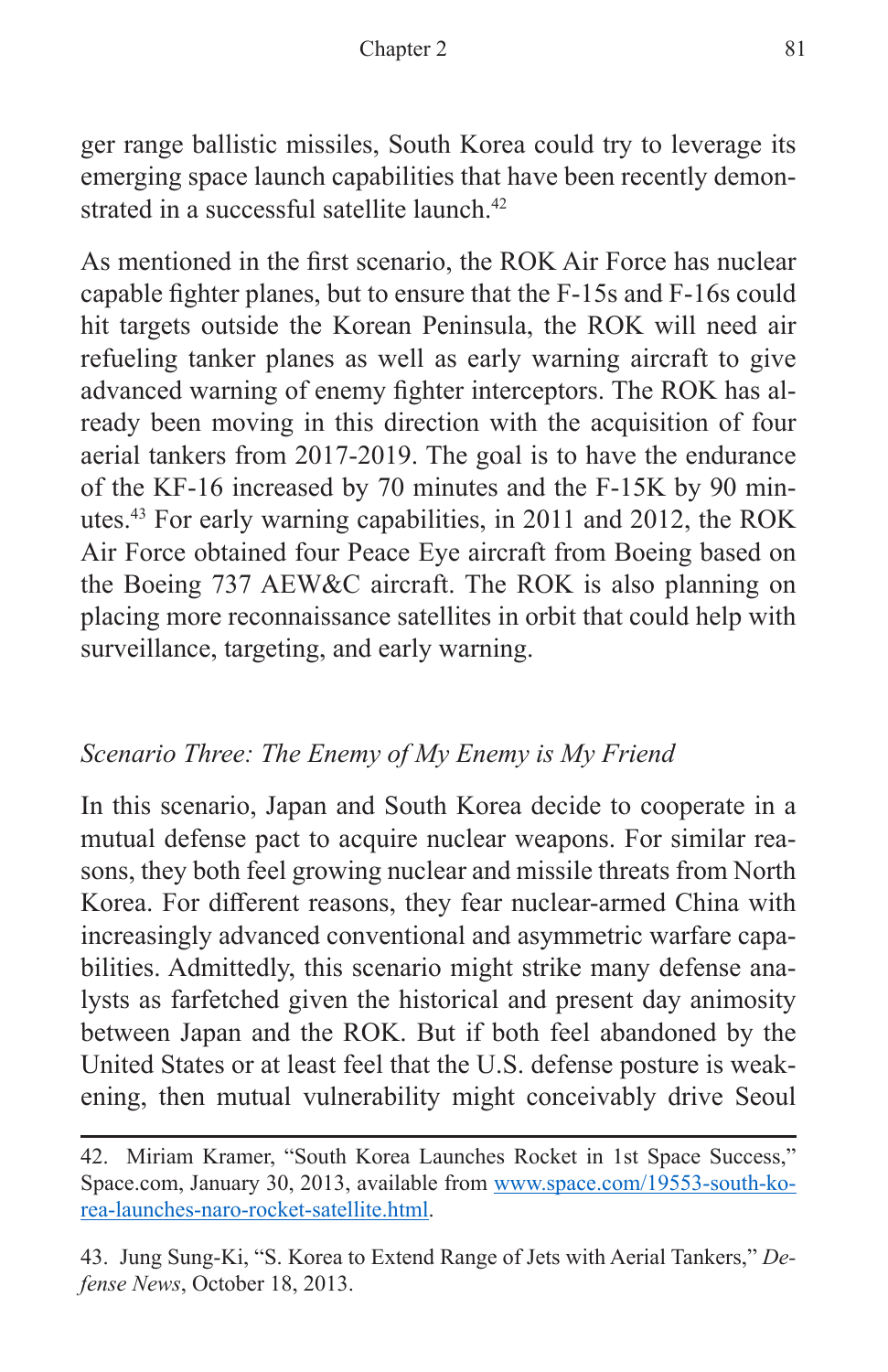and Tokyo to help each other develop a nuclear deterrent. Leaders in both countries would, nonetheless, have to worry that they would not be double-crossed and that one of them would take a significant lead in nuclear weapons development that could create a coercive vulnerability against the relatively weaker state. Thus, this scenario envisions that the two nations would have a pact that would stipulate enough sharing and cooperation to ensure near nuclear parity. Each state would have its own separate nuclear command and control.

One of the main advantages of such a nuclear development partnership is that each country can benefit from existing capabilities that the other does not have. In particular, Japan could offer use of PUREX reprocessing facilities. Korea could bring to the table its advanced cruise and ballistic missiles as well as its source of tritium for advanced nuclear weapons. However, each nation would not want to solely rely on the other long-term for such critical capabilities. For instance, while Japan's lending reprocessing assistance to South Korea would kick start the Korean nuclear weapons program, the ROK would also want to have its own reprocessing facility as a backup in case of being cut off by Japan.

Depending on how the security environment unfolds in Northeast Asia, the United States might, behind closed doors, welcome Japan and South Korea developing nuclear weapons. While this would be a huge blow to the nonproliferation regime, Washington might have little choice in its Northeast Asian allies taking such a drastic action if North Korea further advances its nuclear capabilities and if Seoul and Tokyo have governments that cannot tolerate increasing vulnerability. Also, if China makes substantial nuclear advancements and if the United States cannot afford adequate power projection and extended deterrence capabilities in the region, this scenario might offer a plausible worst-case means for Japan and South Korea to deter nuclear attacks. But, of course, the major concern is that this would stimulate nuclear arms races throughout the region and even globally considering the likely reactions by India, Pakistan, and Russia.